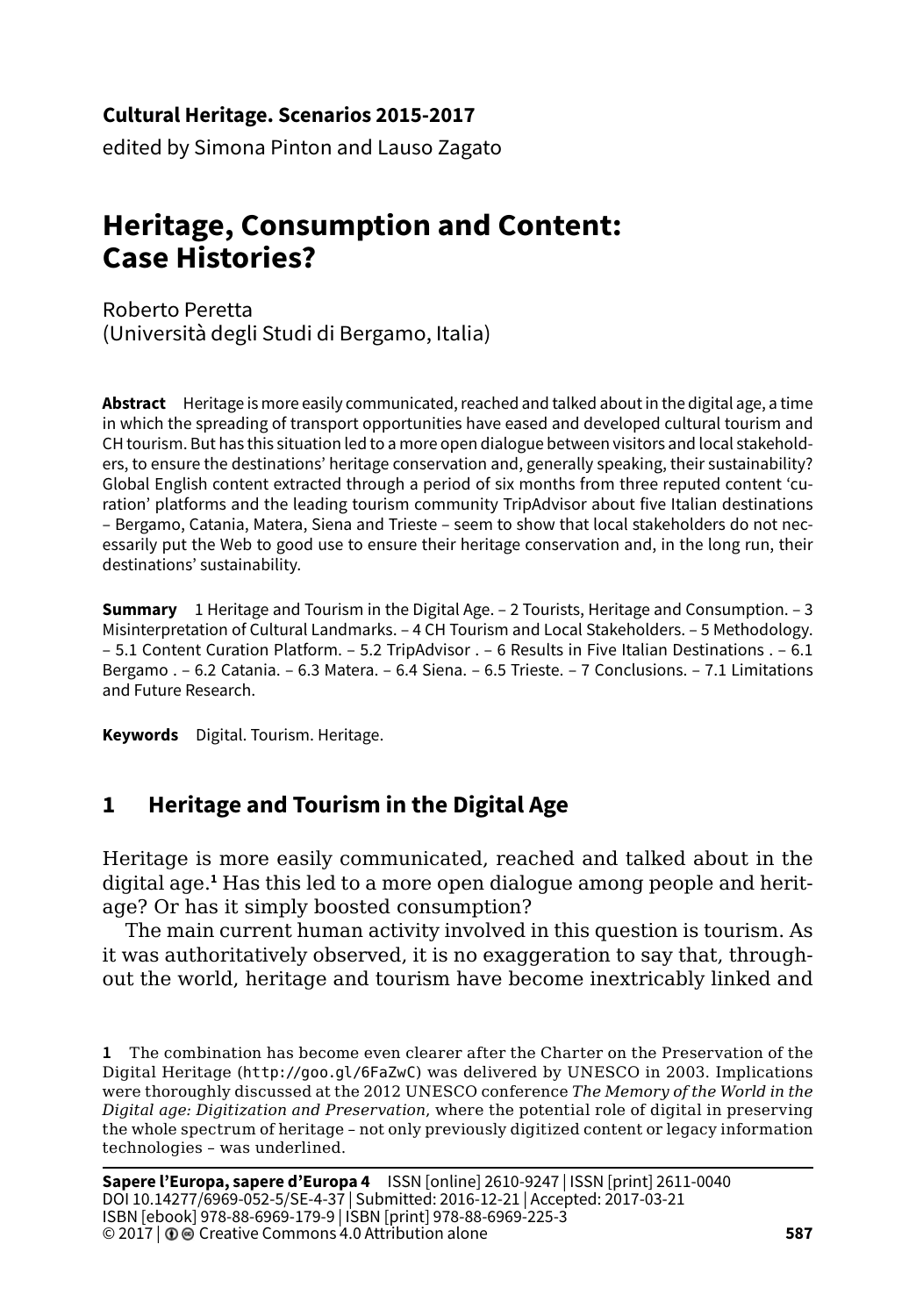mutually dependent upon each other (Salazar, Zhu 2015).

From the point of view of local communities and destinations' management, the question is crucial. If the visitors' identities do not interact with the destinations' identities, heritage is neglected – literally – and won't be preserved.

## **2 Tourists, Heritage and Consumption**

Thanks to the development of transport opportunities – and a long period of peace in Europe – cultural tourism and CH tourism have specifically and significantly grown throughout our continent in the last decades. Particularly relevant to the question, the development of transport opportunities has meant that masses of tourists move abruptly, quickly and somehow randomly across Europe.**<sup>2</sup>**

Tourists do not necessarily have any distinct idea of the heritage they come across in the destinations they are visiting. "Although heritage tourism is described in many different ways, it is important to remember that, in the end, it is a consumerist practice" (Salazar, Zhu, 2015).

This is true in urban tourism, too, particularly suitable for short breaks enjoyed through low-cost airlines. People leave home for two or three days, take a stroll and have a meal in a foreign town they haven't really heard about before, but which is struggling – often after private investments and public culture initiatives – to secure their cash and maintain its own welfare.

In the 1980s the continued growth of Culture 2.0 saw the rise of (cultural) tourism as an economic sector in cities. [...] In the 1990s there was growing investment in cultural space to stimulate consumption and create jobs, based on the concept of cultural capital as a source of value in the symbolic economy [...]. The consolidation of Culture 2.0 systems in cities saw synergies developing between cultural investment and tourism production. (Richards 2014, 27)**<sup>3</sup>**

Frequently, urban tourists don't interact with locals, engage in a dialogue with them or accept the interaction proposed, if any. What those tourists may think they are practicing – i.e. cultural tourism and CH tourism – frequently results in mass consumption. Basically, tourists may be less

**<sup>2</sup>** See, for instance, the official European statistics on tourism at <http://goo.gl/bAAkTt>

**<sup>3</sup>** A distinction is placed here among Culture 1.0, where culture is a "by-product of industrial growth"; Culture 2.0, where culture is 'an industry' on its own; and Culture 3.0, where "culture is a source of new value(s)".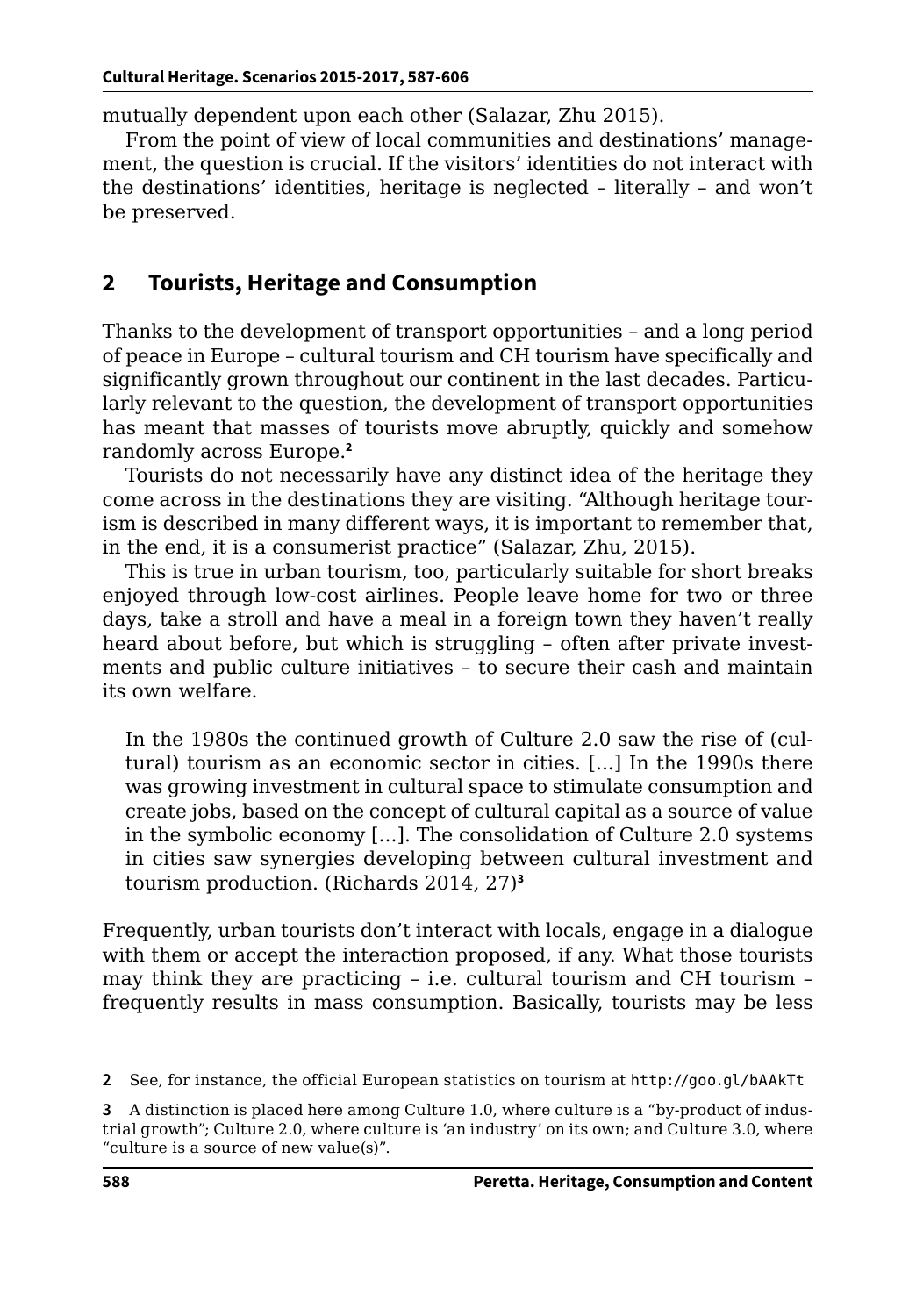

Figure 1. Venice, Doges' Palace as reviewed at **TripAdvisor** on July 28, 2015

attracted by heritage than by cheap flights and destination branding.

Major challenges [...] include the basic problem of reaching a much more diverse and diffused consumer market. [...] Internet does not provide an immediate solution to this problem, because people can only find productions of which they are aware, and they tend to search for experiences they are already interested in. [...] We are no longer dealing primarily with high culture, but also with popular, everyday and street culture. (Richards 2014, 32)

## **3 Misinterpretation of Cultural Landmarks**

This mix of cheap flights and destination branding can lead to severe misinterpretation of cultural landmarks – which may become a problem for both visitors and local stakeholders. Places that are not efficiently intermediated are no longer understood, and places that are not understood may become obsolete. In the long run, this decline runs the risk of intertwining with sustainability issues.

Another reason for the lack of sufficient safeguards to protect the values of heritage properties is to be found in an underdeveloped understanding, and therefore lack of appreciation, of the heritage value of precious cultural or natural resources by both local communities and tourists. (Salazar, Zhu, 2015)

Some relevant cases have been recently identified (figs. 1-2) in what is considered the biggest tourism community worldwide today: TripAdvisor.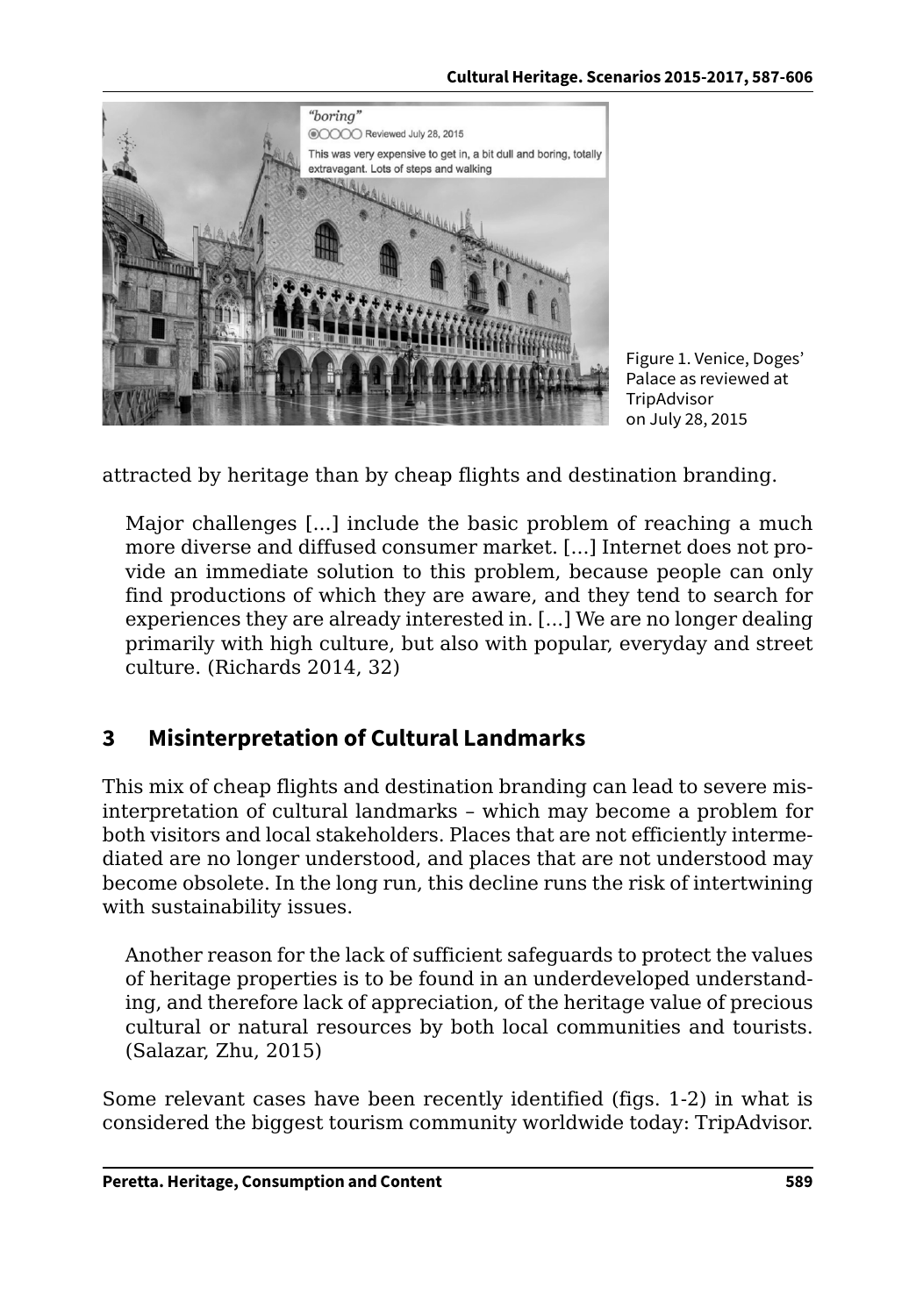

Figure 2. Venice. Rialto Bridge as reviewed at **TripAdvisor** on April 11, 2015

The size and importance of TripAdvisor can hardly be overvalued. As the world leading business magazine has stated, around 260m people visit the site each month to read some of the 125m reviews. [...] It is such a good example of a network effect that it is the subject of a Harvard Business School (HBS) case study. (*The Economist*. August 9, 2014)

The role of TripAdvisor in registering – or generating – global common sense**<sup>4</sup>** about destinations and their brands shouldn't be underestimated either.

New ways of collaboration and social networking have become a global trend in tourism. The implications of the increasing significance of social networks and the rise of networked organizations and individuals are profound. Since 2009, the WH Center has an agreement with TripAdvisor. The traveller website provides technological and financial assistance and develops an online outreach and awareness-building campaign focusing on conservation and community involvement at World Heritage destinations. TripAdvisor asks its 45 million monthly visitors to contribute reviews and opinions about the condition of World Heritage across the globe, to vote on the places they want to protect most, and to encourage donations. (Salazar, Zhu 2015, 252)

**<sup>4</sup>** As Alaimo and Kallinikos (2015) conclude their research on CH consumption, "social media's main innovation [is] the capacity of encoding the everyday and storing its data footprint into flexible and granular data fields".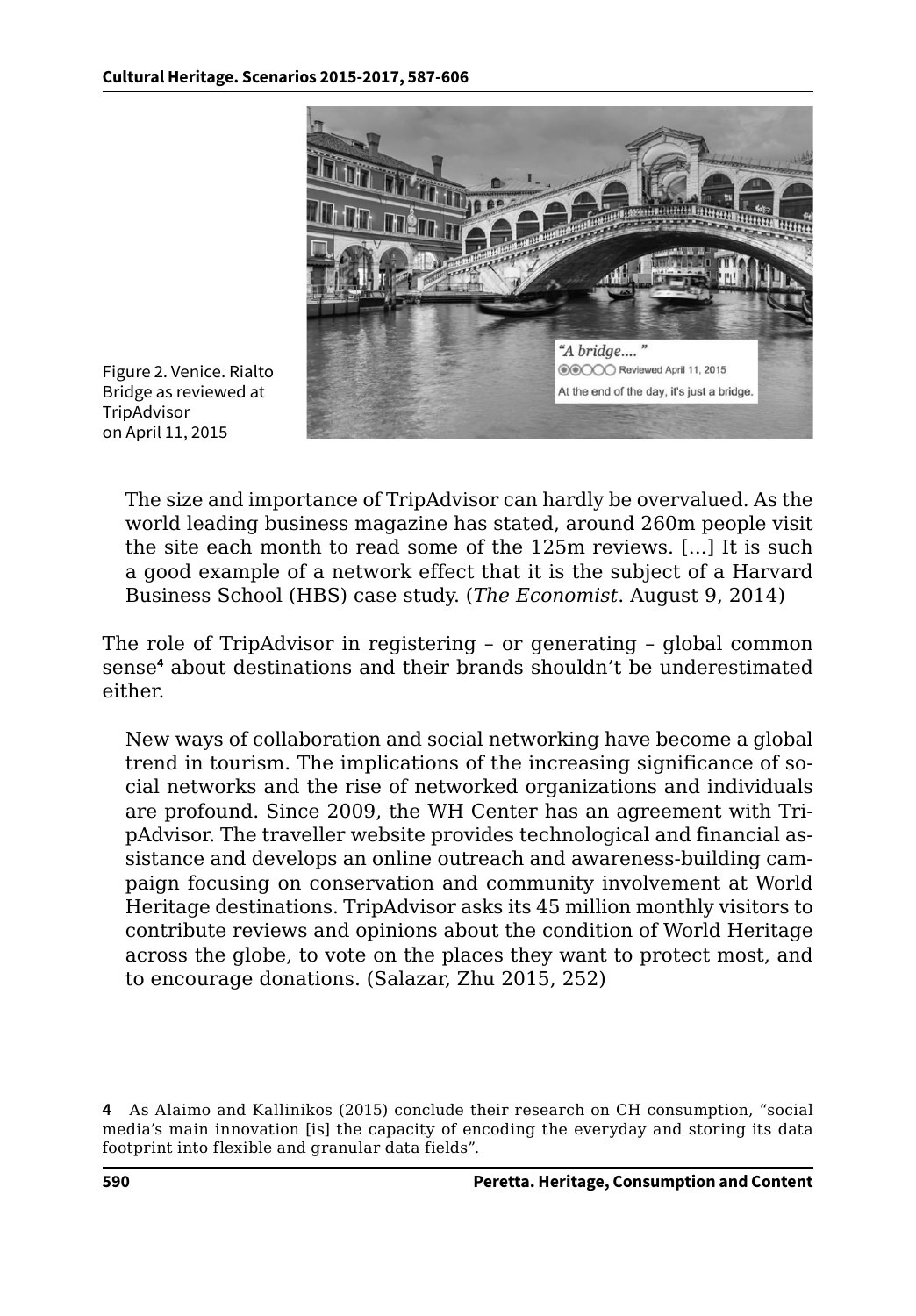### **4 CH Tourism and Local Stakeholders**

Cultural tourism and CH tourism are supposed to ensure the conservation and the interpretation of cultural resources, as well as the authenticity of visitors' experiences.

Tourists are believed to search for 'authenticity', a quest that reflects the desire for genuine and credible cultural construction and representation in diverse heritage contexts [...]. Indeed, many tourists are eagerly looking for 'authentic' heritage, which can be as varied as untouched nature, a traditional indigenous performance, or a private community space or ethnic festival. However, authenticity means different things to different people. (Salazar, Zhu 2015, 244)

Cultural tourism and CH tourism may produce bad feelings and tensions among the stakeholders involved, inasmuch as they impact on communities. Recent academic contributions that this paper refers to, as well as an ongoing discussion among leading heritage managers in Italy,**<sup>5</sup>** underline the role played by local communities – either actually or potentially – in maintaining, developing and interpreting the heritage.

The desire for authentic experiences can conflict with expert and professional understandings of what it means to be authentic, especially because tourists may not always wish to be confronted with the reality on the ground. (244)

Conventional producers [from the traditional cultural tourism industry] will increasingly need to deal with the new cultural intermediaries [...]. They will also need to choose strategies relative to the new producers and intermediaries [...]. They will also need to find ways of plugging into new disperse segments of 'uncontrolled explorers' in cities [...], who will be using new creative tourism tactics and 'guerrilla tourism' [...]. The tourism industry, local authorities, couch-surfing hosts, local guides, creative venues, Internet platforms and local citizens in general have all become part of the tourist system. (Richards 2014, 32-3)**<sup>6</sup>**

What local stakeholders do, or don't do, in order to keep their heritage available to themselves and the visitors, and ensure its sustainability, is

**<sup>5</sup>** Two recently published books, Cecchi (2015) and Volpe (2015), provide useful reference to this point.

**<sup>6</sup>** Not by chance, Vasile, Surugiu, Login, Cristea (2015) conclude their interesting research observing that the main challenge from the supply side is to consider a deeply revising of the consumption model of CH products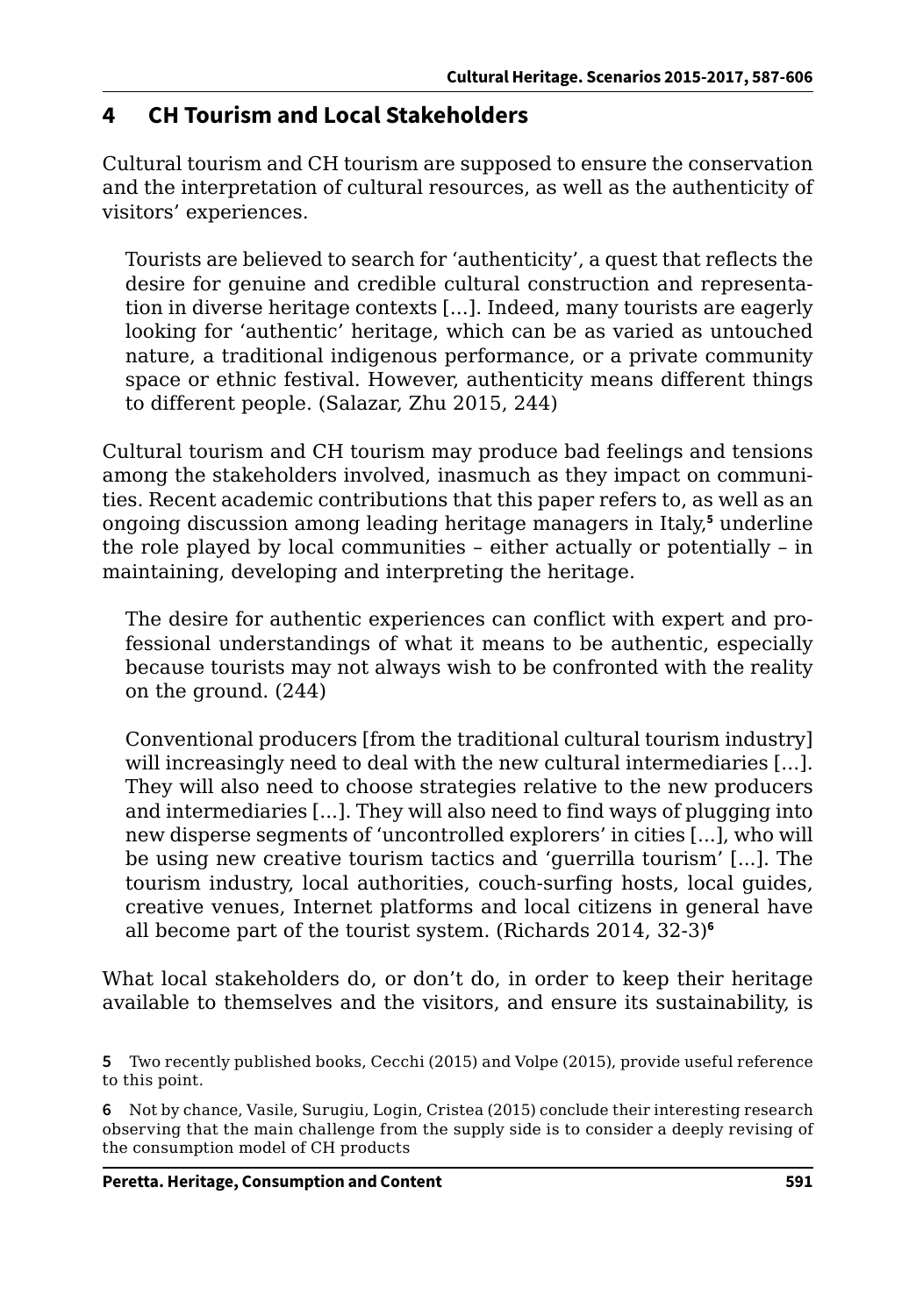increasingly reckoned to be crucial.

Sustainable tourism development entails the adoption of planning strategies to mitigate the negative impact of tourism without sacrificing its benefits. [...] Sustainable tourism development requires a long‐term partnership with local stakeholders. (Salazar, Zhu 2015)

In short, local communities are now considered more responsible than tourists for the survival of their territorial identity and the conservation of their heritage.

## **5 Methodology**

In order to begin understanding what local communities may be doing to keep their heritage available to themselves and the visitors, this research has adopted the point of view of digital communication in tourism.**<sup>7</sup>** Although certainly not conclusive, this approach has the advantages of accepting the Web as the most used and most measurable communication environment globally available, and gathering UGC**<sup>8</sup>** on a relatively mass scale.

Global English UCG about five Italian destinations (Bergamo, Catania, Matera, Siena and Trieste) was identified through three reputed content curation platforms (ExpressCurate, Scoop.It and StumbleUpon) and the leading tourist community, TripAdvisor, between November 29, 2015 – the day a presentation of this research was held in Venice during the *Cultural Heritage. Scenarios 2015* conference – and July 31, 2016. The resulting content data gathered throughout the period of six months have been quantified, and classified under two main criteria: whether they concern the heritage, and whether they were locally produced.

Admittedly, the first criterion is questionable, also because the idea of ICH can be paradoxically stretched to include nearly everything touristic as heritage. Though further discussion on this problem would be welcome, the thresholds in this research were 1) whether the subject of a tourist review appears to make sense in terms of heritage – in other words, no hotel or service station was selected as such**<sup>9</sup>** – and 2) whether it is geo-

**8** In short, scholars agree that UGC is any form of media that was created by users of an online system or service. Interestingly, it is reckoned that the first massive creation of UGC was performed by TripAdvisor by attracting tourism reviews from the general public in the year 2000.

**<sup>7</sup>** The author has longed belonged to the to the IFITT (<http://www.ifitt.org/>), which has produced a considerable amount of research in the field since 1994.

**<sup>9</sup>** See further, under 5.2 and 6.5, some intriguing exceptions found in the TripAdvisor data.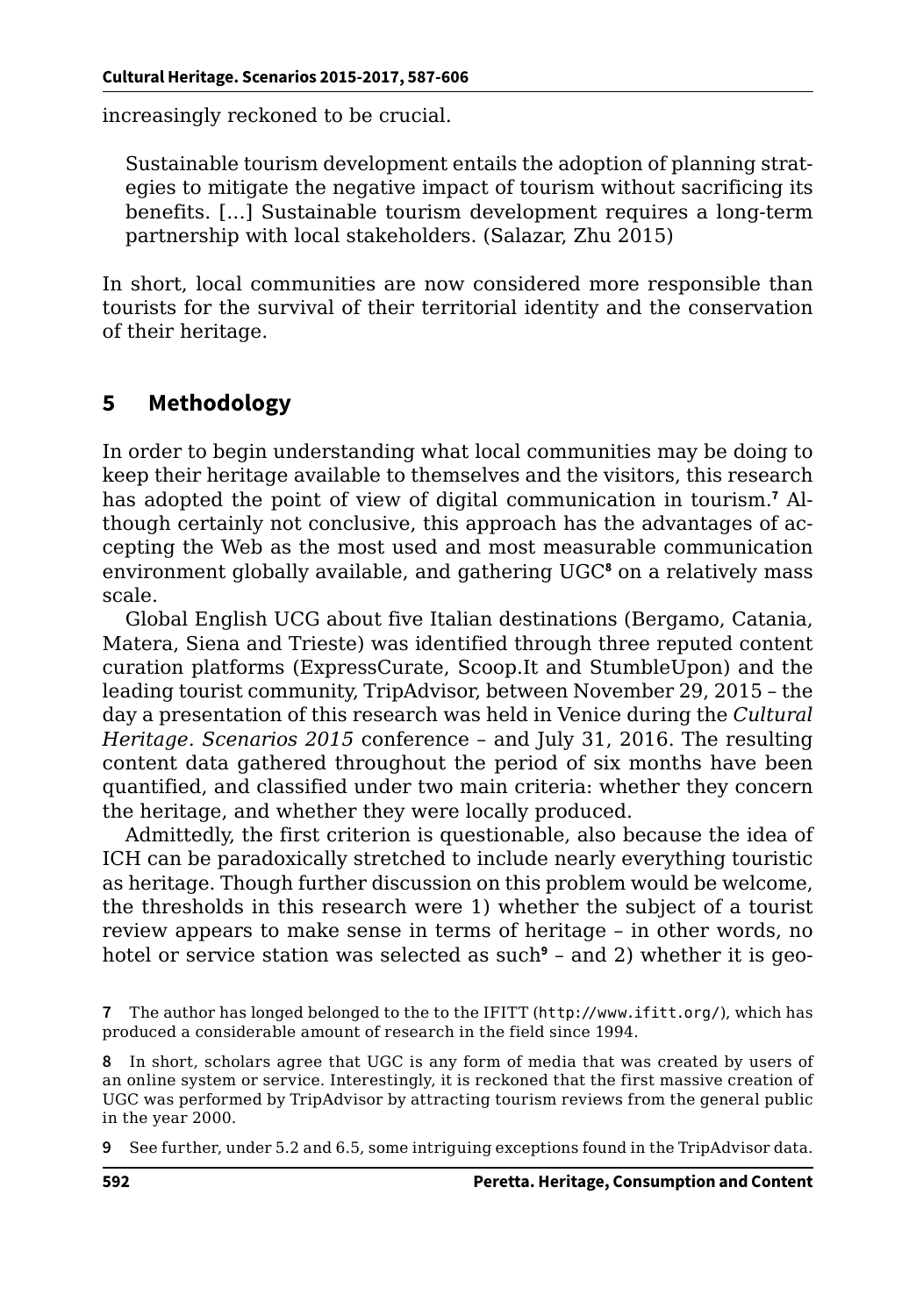located or, according to the tourist vulgate, it is a POI.

The choice of Bergamo, Catania, Matera, Siena and Trieste has mainly depended on the author's personal experience in tourism management. These towns, anyway, are all provincial capitals and middle-sized cities of art – ranging from 53,000 inhabitants (Siena) to nearly 300,000 (Catania) – where tourism plays a role in the local economy, but it's not the main source of local welfare.

The issue whether these five towns can be seriously considered to be case histories – a matter raised by the question mark closing the paper's title – may look redundant or pedantic. It underlines, however, the subjectivity of the selection and, as mentioned further, the limitations of the research. On the other hand, a reasonable criterion to justify the choice of three of these towns is the role played in tourism communication by designated cultural capitals.**<sup>10</sup>** Indeed, Matera will be a European Capital of Culture in 2019, while Bergamo and Siena were Italian nominees for this role. As for Catania and Trieste – a proudly Northern and a proudly Southern town – they are both seaside destinations, rich in distinctive POIs rooted in centuries-old histories, and belonging to a Regione a Statuto Speciale, i.e. an Italian region enjoying some political autonomy and special public funding (in tourism management, too).

The sampling described above, though clearly incomplete and obviously disputable, nonetheless appears to be fair, reasonably representative, and most of all scalable in future research.

#### 5.1 Content Curation Platform

Disconcertingly, the examination of some leading content curation platforms has proved pointless. Taking the names of our five Italian urban destinations as keywords or navigation starting points for ExpressCurate, Scoop.It, and StumbleUpon between November 29, 2015 and July 31, 2016 produced no significant results. Pictures, videos and reviews posted by travel professionals (or professionals-to-be) regularly turned up on the author's monitors, almost invariably focused on the country rather than on individual destinations. No locally produced material, instead, was ever picked up in this research, and no assessment on the role of local stakeholders was therefore possible.

The reasons of this outcome may certainly be investigated. A theory by the author is that algorithms adopted by global content curation platforms are not primarily developed to offer helpful suggestions about Italian second-level destinations or, in other words, a global approach in content

**<sup>10</sup>** As mentioned above, according to Richards 2014.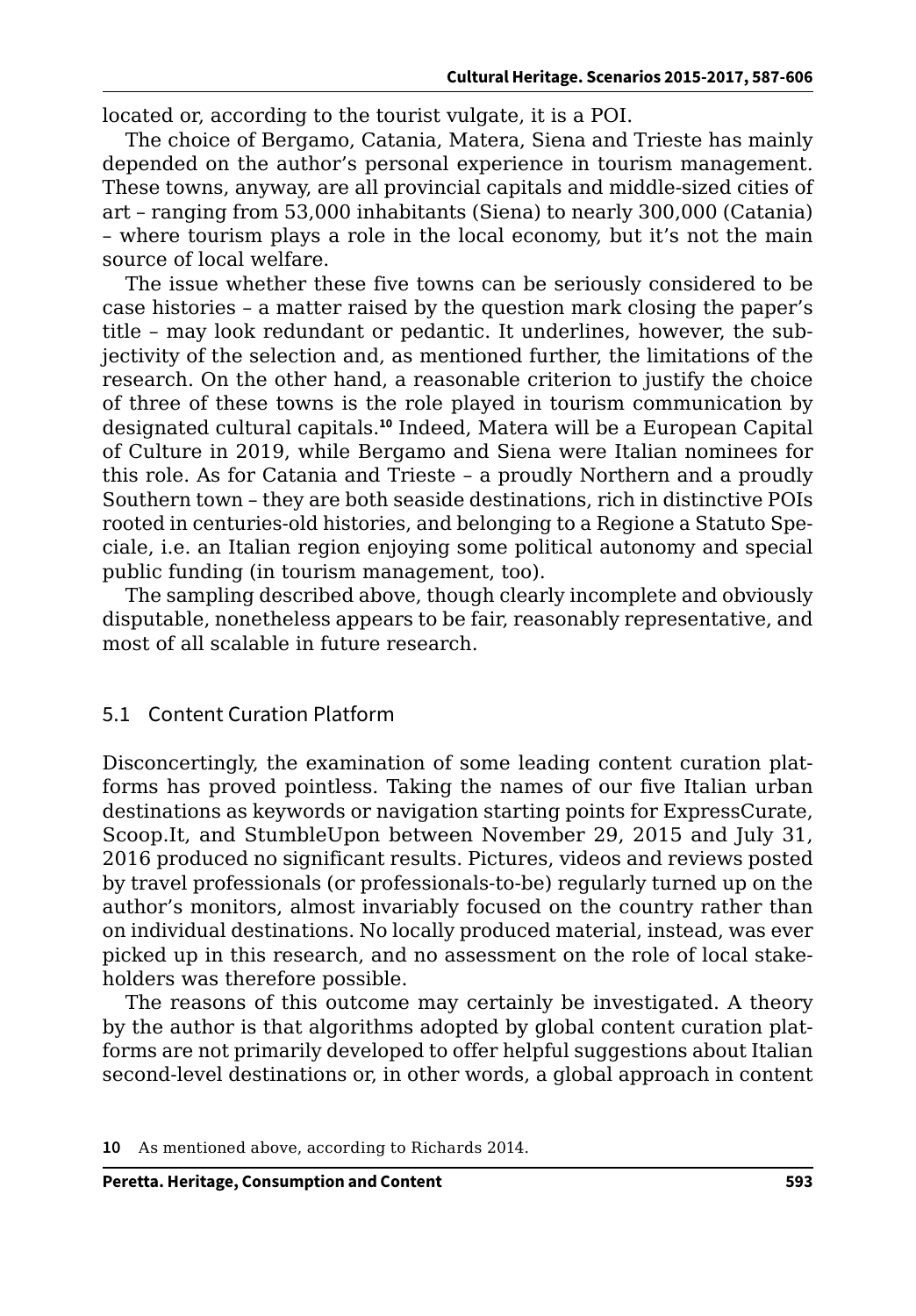curation is not set to deal with provincial towns, interesting as they may be.

Another theory, however, may suggest that most digital content produced about tourism is not focused on heritage, perhaps because it is predominantly meant to attract a mass audience. Instead, "research has shown that visitors to heritage sites are usually better educated, bigger spenders, travel in groups, and have average or higher than average incomes" (Salazar, Zhu 2015).

#### 5.2 TripAdvisor

Conversely, searching TripAdvisor for UGC concerning Bergamo, Catania, Matera, Siena and Trieste delivered plenty of material – possibly too much to be worth considering under a reasonable benefit-cost ratio. In fact, most of the reviews took into account a limited number of POIs. For instance, searching TripAdvisor for the 'Things to Do' category under Bergamo identified 94 POIs, making for 12,004 reviews, while the 30 most popular POIs in Bergamo (i.e. those gathering the highest number of TripAdvisor reviews) were enough to make for 11,276 reviews.**<sup>11</sup>** Limiting the analysis to the 30 most popular POIs for each of the five towns seemed therefore a viable solution, enough to guarantee reliable results.

Further analysis in the criteria used shows that the TripAdvisor 'Things to Do' category may include items which are not POIs. This happens, among our five chosen Italian towns, in the cases of Catania, Matera and Siena.

Given the experiential nature of tourist behaviours, categorizing a bike excursion, a wine tour or a cooking class as a 'Thing to Do' is quite reasonable. However, analysing this sort of non-POI 'Things to Do' from an objective point of view – or from the point of view of a destination manager – raises at least two problems: 1) Non-POI 'Things to Do' tend to belong to the world of ICH, per se hardly measurable,**<sup>12</sup>** and 2) TripAdvisor deals with lists of several "Hiking & Camping Tours" or "Wine Tours & Tastings" exactly as with a single church or street or museum. What's numerically even worse, TripAdvisor lists the same business under different 'Things to Do' in the same town,**<sup>13</sup>** making any possible calculations totally unreliable.

**12** The Mediterranean diet, clearly involved in wine tours or cooking classes held in Siena, is recognized by the UNESCO as ICH.

**13** For instance, the 'Italy Unfiltered' business located in Siena is listed under 'Wine Tours and Tastings', 'Private Tours' and 'FoodTours', each time adding to the figure of the total

**<sup>11</sup>** When a TripAdvisor user reviews a previously un-reviewed POI – or adds a new POI to the TripAdvisor list, and reviews it – that POI boasts a review. If no more reviews flock in, the tourism popularity of that POI is debatable. Still, it makes for a POI and a review in the TripAdvisor world.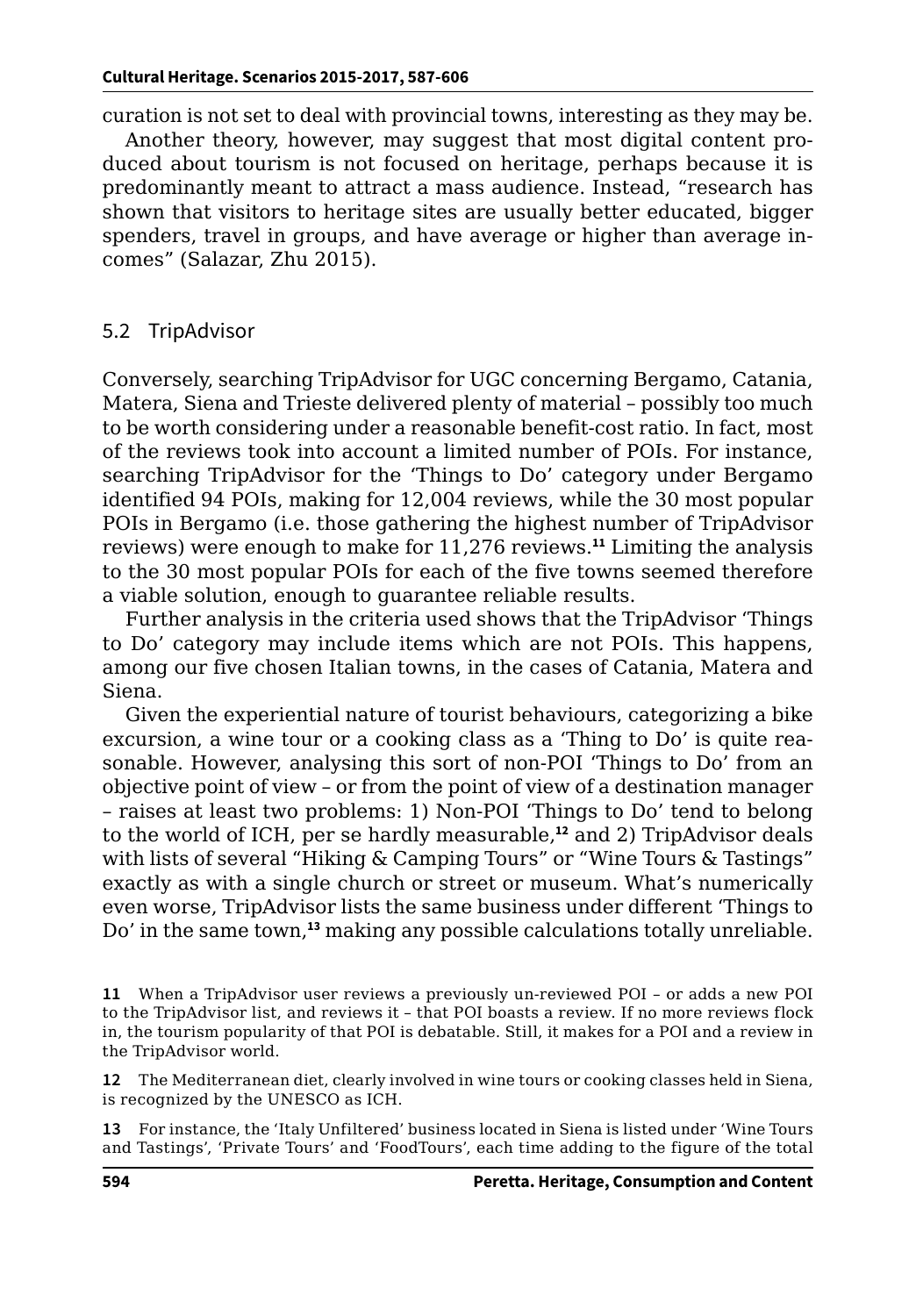### **6 Results in Five Italian Destinations**

In the following tables (1 to 5), which refer to the five towns selected, all the 30 most popular 'Things to Do' are duly reported along with their figures, but the names of the non-POI 'Things to Do' are strike through, and their figures – though published – not considered in any other calculation. Similarly, these figures are not considered in table 6, where results of the research are summarized.

For each of the 30 most popular 'Things to Do' reviewed in the five destinations, tables 1 to 5 report the TripAdvisor evaluation in terms of 'stars' – actually a quite rough one. Curiously, a cooking class in Siena deserves a higher evaluation than any heritage place in Catania, Mount Etna included. The lack of consideration for contexts, needs and tastes is blatant, yet consistent with the situation in which the average TripAdvisor users find themselves when asked to click a number of stars between 0 and 5.

After two columns declaring the main TripAdvisor category to which every 'Thing to Do' belongs,**14** and the total number of reviews found, distinctions are drawn between reviews from different origins – visitors vs. local stakeholders**<sup>15</sup>** – and whether they were posted recently, i.e. during the six months in which this research was conducted. Two final columns discriminate reviews posted in English by local stakeholders from those by residents in Italy, underlining that global English is now closed to be a *lingua franca*.

To help determining whether the rate of posting accelerated or slowed down in the last six months, the dates of the first TripAdvisor review of a POI for the five destinations follow. Bergamo: March 19, 2007. Catania: April 18, 2003. Matera: October 18, 2011. Siena: April 17, 2007. Trieste: June 2, 2009. Generally speaking, it is apparent that the rate of posting tends to increase in time.

### 6.1 Bergamo

Data for Bergamo reveal a correlation between the number of reviews recently posted by local stakeholders and two relatively recent events. The Accademia Carrara art gallery reopened after restoration works on April

presences of the 'Italy Unfiltered' business as a listed TripAdvisor 'Thing to Do'.

**14** A set of more detailed sub-categories is also used. For instance, 'La Città Alta' in Berfgamo is not only a 'Sight & Landmark' but also, more specifically, an 'Historic Site' and an 'Architectural Building'.

**15** To state the origin of a review, only declared identities were considered. TripAdvisor users who didn't declare an Italian residency were not considered Italians, and those who didn't declare to be from the town itself were not considered local stakeholders.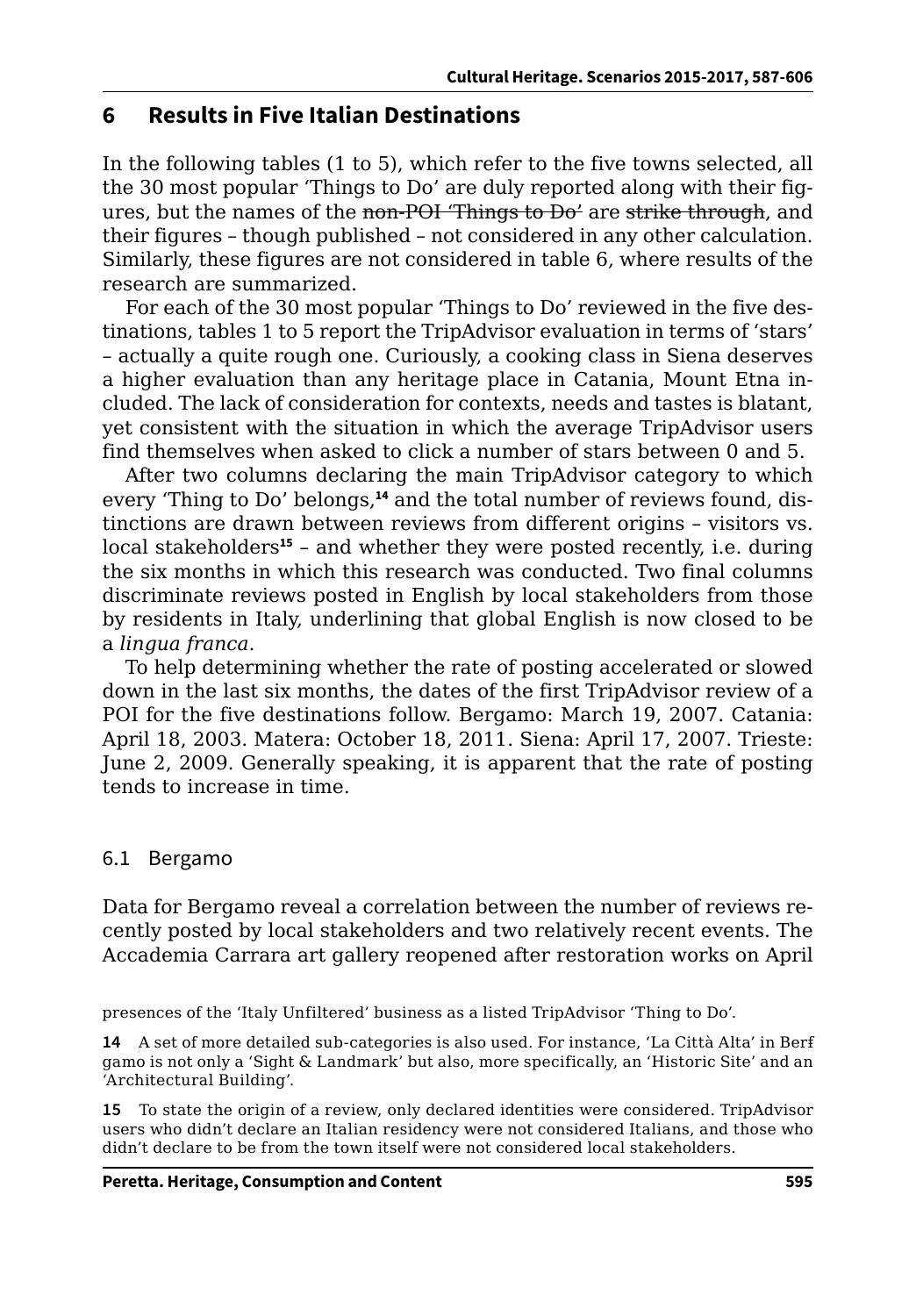23, 2015,**<sup>16</sup>** and a campaign is currently on supporting the nomination of the Venetian Walls – the Cinta Muraria di Bergamo, according to TripAdviesor – as a component of a candidate UNESCO Heritage Site encompassing the "Venetian Works of defence between 15th and 17th centuries".**<sup>17</sup>** Reviews about this two POIs have increased in number more than for any other Bergamo 'Things to Do' in the last six months, showing that TripAdvisor has mirrored participation from locals.

However, reviews in Italian for these two POIs have grown more than those in global English. Perhaps the reopening of the Accademia Carrara – an undisputable gem in terms of history of art – has not been really noticed outside Italy yet, while reviews by locals do not appear to be meant to attract potential visitors from abroad.

**Table 1. Number of reviews on TripAdvisor about the 30 most popular POIs in Bergamo** 

| on July 31, 2016, Recent' meaning posted between November 29, 2015 and July 31, 2016 |                            |                       |                         |                              |                                        |                                   |                              |                                        |                                                      |                                   |  |  |
|--------------------------------------------------------------------------------------|----------------------------|-----------------------|-------------------------|------------------------------|----------------------------------------|-----------------------------------|------------------------------|----------------------------------------|------------------------------------------------------|-----------------------------------|--|--|
| <b>POI Name</b>                                                                      | <b>Evaluation Category</b> |                       | Total<br><b>Reviews</b> | <b>Reviews</b><br>in Italian | Recent<br><b>Reviews</b><br>in Italian | Recent in<br>Italian by<br>Locals | <b>Reviews</b><br>in English | Recent<br><b>Reviews</b><br>in English | <b>Recent</b> in<br><b>English</b><br>by<br>Italians | Recent in<br>English<br>by Locals |  |  |
| La Citta Alta                                                                        | 5                          | Sights &<br>Landmarks | 3960                    | 2183                         | 609                                    | 60                                | 812                          | 205                                    | 12                                                   | 4                                 |  |  |
| Piazza Vecchia                                                                       | 4,5                        | Sights &<br>Landmarks | 1081                    | 628                          | 161                                    | 44                                | 181                          | 45                                     | $\overline{2}$                                       | $\mathbf{1}$                      |  |  |
| <b>Funicolare</b><br><b>Bergamo Alta</b>                                             | 4,5                        | Scenic<br>Railroads   | 1039                    | 617                          | 142                                    | 23                                | 205                          | 45                                     | 5                                                    | $\mathbf{1}$                      |  |  |
| Basilica di Santa<br><b>Maria Maggiore</b>                                           | 5                          | Sights &<br>Landmarks | 954                     | 461                          | 155                                    | 22                                | 191                          | 67                                     | 5                                                    | $\overline{2}$                    |  |  |
| Cattedrale<br>(Duomo) di<br>Bergamo e<br><b>Battistero</b>                           | 4,5                        | Sights &<br>Landmarks | 485                     | 229                          | 48                                     | 5                                 | 104                          | 26                                     | $\overline{2}$                                       | $\mathbf{1}$                      |  |  |
| Cinta Muraria di<br><b>Bergamo</b>                                                   | 4,5                        | Sights &<br>Landmarks | 477                     | 339                          | 93                                     | 31                                | 39                           | 12                                     | $\overline{2}$                                       | 1                                 |  |  |
| Cappella Colleoni                                                                    | 4,5                        | Sights &<br>Landmarks | 399                     | 236                          | 54                                     | 9                                 | 59                           | 11                                     | $\Omega$                                             | $\Omega$                          |  |  |
| Campanone o<br><b>Torre Civica</b>                                                   | 4,5                        | Sights &<br>Landmarks | 363                     | 195                          | 51                                     | 8                                 | 64                           | 17                                     | $\Omega$                                             | $\Omega$                          |  |  |
| <b>Funicolare di San</b><br><b>Vigilio</b>                                           | 4,5                        | Scenic<br>Railroads   | 297                     | 132                          | 10                                     | 3                                 | 68                           | 5                                      | $\Omega$                                             | $\mathbf 0$                       |  |  |
| Galleria<br>dell'Accademia<br>Carrara                                                | 4,5                        | Museums               | 278                     | 211                          | 93                                     | 33                                | 25                           | 6                                      | $\overline{2}$                                       | $\overline{2}$                    |  |  |
| Museo di Scienze<br>Naturali 'E. Caffi'                                              | 4,5                        | Museums               | 223                     | 176                          | 41                                     | 12                                | 22                           | $\overline{2}$                         | $\Omega$                                             | $\Omega$                          |  |  |
| Rocca di Bergamo                                                                     | $\overline{4}$             | Sights &<br>Landmarks | 219                     | 130                          | 18                                     | $\mathbf 0$                       | 28                           | 6                                      | $\mathbf{1}$                                         | 6                                 |  |  |
| Castello di San<br><b>Vigilio</b>                                                    | 4                          | Sights &<br>Landmarks | 174                     | 77                           | 26                                     | 8                                 | 41                           | 20                                     | $\overline{2}$                                       | $\Omega$                          |  |  |
| Fontana<br>Contarini                                                                 | 4                          | Sights &<br>Landmarks | 142                     | 69                           | 27                                     | 5                                 | 20                           | 10                                     | $\Omega$                                             | $\mathbf 0$                       |  |  |

**16** See under <http://whc.unesco.org/en/list/1533>.

**17** See under <http://whc.unesco.org/en/tentativelists/5844/>.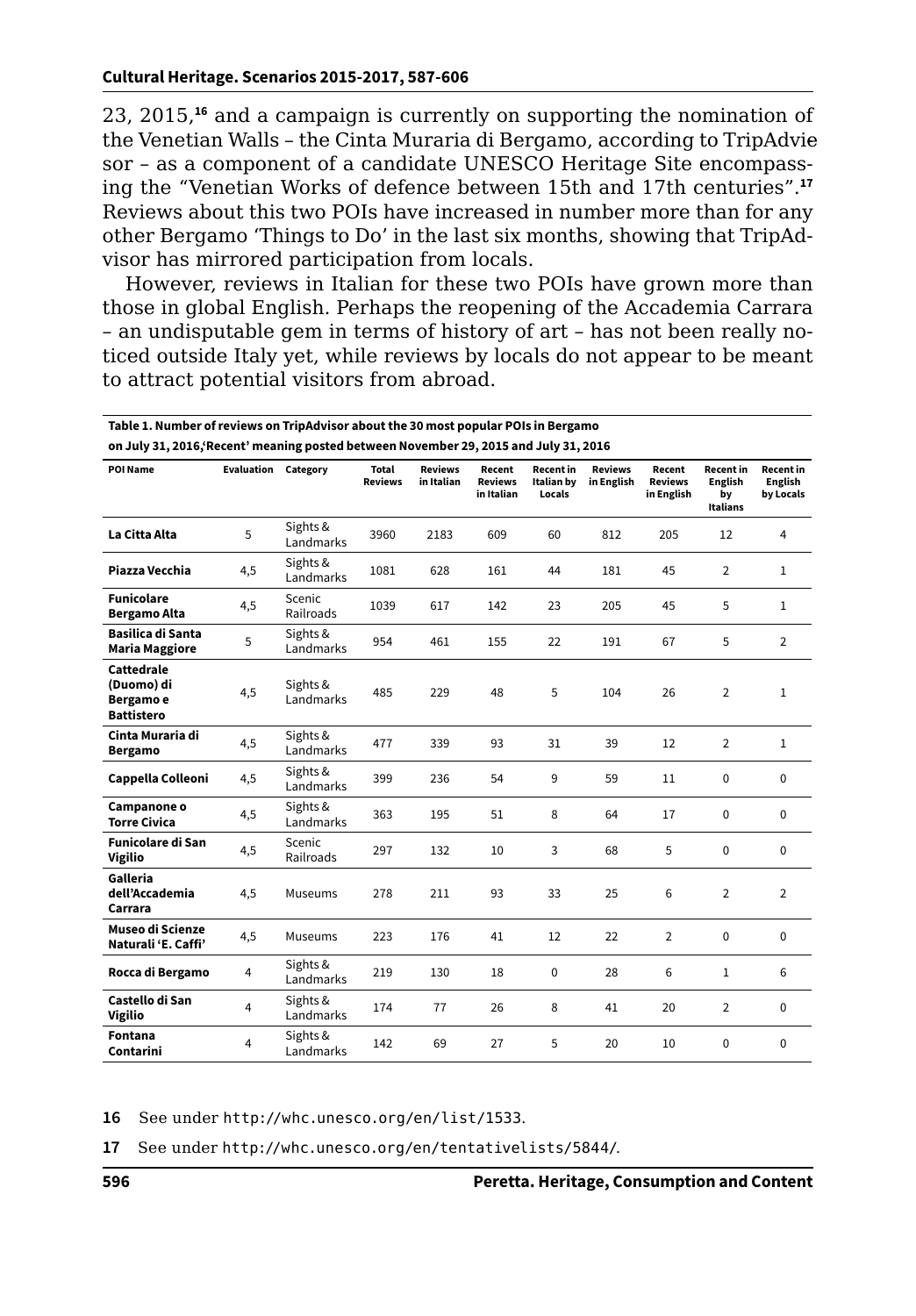| <b>POI Name</b>                                                                                                                                            | Evaluation     | Category              | <b>Total</b><br><b>Reviews</b> | <b>Reviews</b><br>in Italian | Recent<br>Reviews<br>in Italian | Recent in<br>Italian by<br>Locals | <b>Reviews</b><br>in English | Recent<br><b>Reviews</b><br>in English | <b>Recent</b> in<br>English<br>bv<br>Italians | Recent in<br>English<br>by Locals |
|------------------------------------------------------------------------------------------------------------------------------------------------------------|----------------|-----------------------|--------------------------------|------------------------------|---------------------------------|-----------------------------------|------------------------------|----------------------------------------|-----------------------------------------------|-----------------------------------|
| Monastero<br>d'Astino                                                                                                                                      | 4,5            | Sights &<br>Landmarks | 130                            | 119                          | 56                              | 20                                | 5                            | $\mathbf{1}$                           | 0                                             | $\Omega$                          |
| Lavatoio di Citta<br>Alta                                                                                                                                  | 4,5            | Sights &<br>Landmarks | 117                            | 66                           | 43                              | 12                                | 17                           | 10                                     | 0                                             | $\Omega$                          |
| Cittadella di<br><b>Bergamo</b>                                                                                                                            | $\overline{4}$ | Sights &<br>Landmarks | 102                            | 50                           | 12                              | $\mathbf{1}$                      | $\overline{7}$               | $\mathbf{1}$                           | 0                                             | $\Omega$                          |
| <b>GAMeC</b>                                                                                                                                               | 4              | Museums               | 90                             | 72                           | 28                              | 6                                 | 5                            | 5                                      | $\Omega$                                      | $\Omega$                          |
| Meridiana<br>Monumentale<br>del Palazzo della<br>Ragione                                                                                                   | 4,5            | Sights &<br>Landmarks | 88                             | 54                           | 16                              | $\mathbf{1}$                      | 9                            | 9                                      | $\mathbf{1}$                                  | $\mathbf{1}$                      |
| <b>Torre del Gombito</b>                                                                                                                                   | 4,5            | Sights &<br>Landmarks | 80                             | 39                           | $\overline{7}$                  | $\mathbf{1}$                      | 17                           | 5                                      | $\Omega$                                      | $\Omega$                          |
| <b>Teatro Donizetti</b>                                                                                                                                    | 4,5            | Theaters              | 74                             | 71                           | $\overline{7}$                  | $\Omega$                          | 5                            | $\Omega$                               | $\Omega$                                      | $\Omega$                          |
| Parco della<br><b>Trucca</b>                                                                                                                               | 4              | Nature &<br>Parks     | 71                             | 64                           | 21                              | 9                                 | $\overline{2}$               | $\mathbf{1}$                           | $\mathbf{1}$                                  | $\mathbf{1}$                      |
| <b>Il Sentierone</b>                                                                                                                                       | 4              | Sights &<br>Landmarks | 68                             | 55                           | 28                              | 15                                | $\mathbf{1}$                 | $\mathbf{1}$                           | 0                                             | $\Omega$                          |
| Chiesa di San<br>Michele al Pozzo<br><b>Bianco</b>                                                                                                         | 4,5            | Sights &<br>Landmarks | 68                             | 50                           | 15                              | 5                                 | 6                            | $\mathbf{1}$                           | 0                                             | $\Omega$                          |
| <b>Social Theater of</b><br><b>Bergamo</b>                                                                                                                 | 4,5            | <b>Theaters</b>       | 63                             | 56                           | 3                               | 0                                 | $\overline{2}$               | $\Omega$                               | 0                                             | 0                                 |
| Orto Botanico di<br><b>Bergamo Lorenzo</b><br>Rota                                                                                                         | 4              | Nature &<br>Parks     | 56                             | 28                           | 5                               | $\Omega$                          | 15                           | 4                                      | 0                                             | $\Omega$                          |
| Palazzo del<br>Podesta                                                                                                                                     | 4,5            | Sights &<br>Landmarks | 49                             | 30                           | 4                               | $\Omega$                          | 5                            | $\overline{2}$                         | 0                                             | $\Omega$                          |
| Torre dei Caduti                                                                                                                                           | 4              | Sights &<br>Landmarks | 45                             | 25                           | 4                               | $\mathbf{1}$                      | $\overline{2}$               | $\overline{2}$                         | 0                                             | $\Omega$                          |
| Monumento al<br>Partigiano                                                                                                                                 | 4              | Sights &<br>Landmarks | 44                             | 33                           | 9                               | 4                                 | $\overline{2}$               | $\Omega$                               | 0                                             | $\Omega$                          |
| Palazzo della<br>Ragione o Palazzo<br>Vecchio<br>Courses Trinhduiser data reserved and presented by the puthor between November 20, 2015 and July 21, 2016 | 4,5            | Sights &<br>Landmarks | 40                             | 15                           | 10                              | $\mathbf{1}$                      | $\overline{7}$               | 5                                      | $\Omega$                                      | $\Omega$                          |

| Table 1. Number of reviews on TripAdvisor about the 30 most popular POIs in Bergamo  |  |
|--------------------------------------------------------------------------------------|--|
| on July 31, 2016; Recent' meaning posted between November 29, 2015 and July 31, 2016 |  |

**Source: TripAdvisor data, recorded and processed by the author between November 29, 2015 and July 31, 2016**

#### 6.2 Catania

The global fame of Mount Etna shines through in the TripAdvisor data for Catania, where local stakeholders appear to cooperate in the promotion of their heritage more than in any other destination analyzed in this research.

The Monastero dei Benedettini seems to benefit particularly from its mixed role as a former convent and as a current university campus: every question asked through TripAdvisor to the Monastero managers is promptly answered in public, and every positive review is thanked in due time – an unusual behaviour in Italian social networking management of public resources.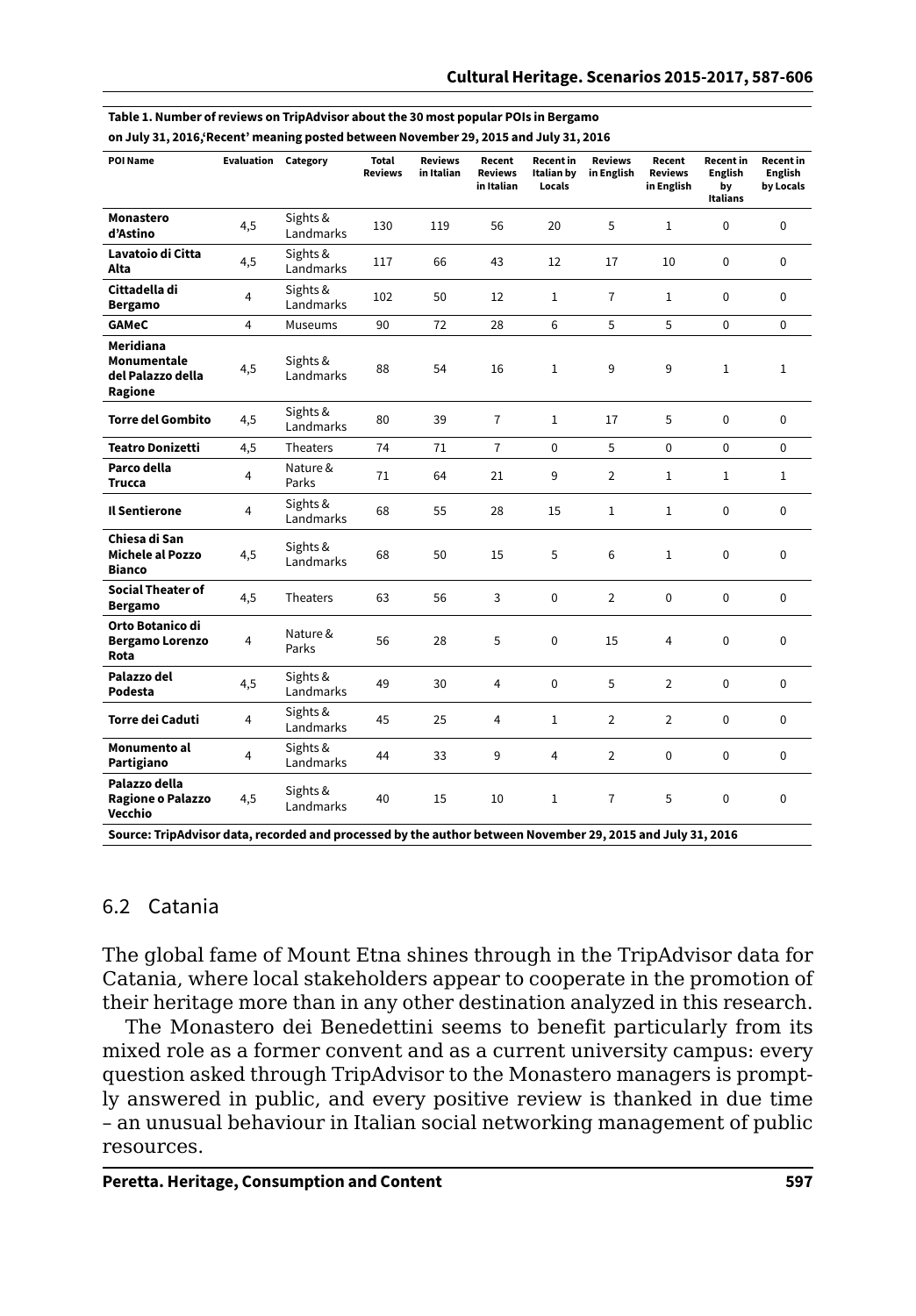The number of non-POIs items – nature, wine and sports – among the 'Things to Do' underlines the experiential side of tourism in Catania.

**Table 2. Number of reviews on TripAdvisor about the 30 most popular POIs in Catania on July 31, 2016**, 'Recent' meaning posted between November 29, 2015 and July 31, 2016

| Recent meaning posted between November 29, 2019 and July 31, 2010 |                            |                       |                                |                              |                                        |                                   |                              |                                        |                                               |                                          |
|-------------------------------------------------------------------|----------------------------|-----------------------|--------------------------------|------------------------------|----------------------------------------|-----------------------------------|------------------------------|----------------------------------------|-----------------------------------------------|------------------------------------------|
| <b>POI Name</b>                                                   | <b>Evaluation Category</b> |                       | <b>Total</b><br><b>Reviews</b> | <b>Reviews</b><br>in Italian | Recent<br><b>Reviews</b><br>in Italian | Recent in<br>Italian by<br>Locals | <b>Reviews</b><br>in English | Recent<br><b>Reviews</b><br>in English | Recent in<br><b>English</b><br>by<br>Italians | Recent in<br><b>English</b><br>by Locals |
| <b>Mount Etna</b>                                                 | 4,5                        | Nature &<br>Parks     | 5406                           | 1960                         | 502                                    | 76                                | 1840                         | 424                                    | 11                                            | 4                                        |
| Hature & Wildlife<br><b>Tours (12)]</b>                           |                            | [Non-POIs]            | 4512                           |                              |                                        |                                   |                              |                                        |                                               |                                          |
| Hiking &<br><b>Camping Tours</b><br>(12)                          |                            | [Non-POIs]            | 2149                           |                              |                                        |                                   |                              |                                        |                                               |                                          |
| Piazza Duomo                                                      | 4,5                        | Sights &<br>Landmarks | 1747                           | 961                          | 263                                    |                                   | 364                          | 92                                     | $\overline{4}$                                | $\overline{2}$                           |
| Monastero dei<br><b>Benedettini</b>                               | 4,5                        | Museums               | 1104                           | 825                          | 202                                    | 56                                | 166                          | 22                                     | 3                                             | $\overline{2}$                           |
| Duomo di Catania                                                  | 4,5                        | Sights &<br>Landmarks | 857                            | 457                          | 101                                    | 15                                | 174                          | 39                                     | $\overline{2}$                                | 0                                        |
| Wine Tours &<br>Tastings (3)}                                     |                            | [Non-POIs]            | 775                            |                              |                                        |                                   |                              |                                        |                                               |                                          |
| Giardino Bellini                                                  | 4                          | Nature &<br>Parks     | 699                            | 433                          | 71                                     | 15                                | 155                          |                                        |                                               |                                          |
| <b>Aci Castello</b>                                               | 4,5                        | Sights &<br>Landmarks | 614                            | 403                          | 79                                     | 18                                | 103                          | 16                                     | 0                                             | 0                                        |
| [4WD, ATV & Off-<br>Road Tours (5)]                               |                            | [Non-POIs]            | 586                            |                              |                                        |                                   |                              |                                        |                                               |                                          |
| <b>Museo Storico</b><br>dello Sbarco in<br>Sicilia 1943           | 4,5                        | Museums               | 488                            | 322                          | 47                                     | 16                                | 134                          | 27                                     | $\mathbf{1}$                                  | $\mathbf{1}$                             |
| $[$ Day Trips $(1)]$                                              |                            | [Non-POIs]            | 432                            |                              |                                        |                                   |                              |                                        |                                               |                                          |
| Parco<br>Archeologico<br><b>Greco Romano</b>                      | 4                          | Sights &<br>Landmarks | 404                            | 151                          | 36                                     | 4                                 | 135                          | 39                                     | $\overline{2}$                                | 0                                        |
| Museo Civico<br>Castello Ursino                                   | 4                          | Museums               | 388                            | 244                          | 71                                     | 5                                 | 79                           | 18                                     | $\overline{2}$                                | $1\,$                                    |
| A' Piscaria<br><b>Mercato del Pesce</b>                           | 4,5                        | Shopping              | 356                            | 232                          | 42                                     | 6                                 | 57                           | 8                                      | 0                                             | 0                                        |
| Fontana<br>dell'Amenano                                           | 4,5                        | Sights &<br>Landmarks | 325                            | 189                          | 59                                     | 9                                 | 52                           | 24                                     | 3                                             | $\mathbf 0$                              |
| Piazza Universita                                                 | 4,5                        | Sights &<br>Landmarks | 284                            | 165                          | 35                                     | 7                                 | 39                           | 6                                      | $1\,$                                         | $1\,$                                    |
| Palazzo Biscari                                                   | 4,5                        | Sights &<br>Landmarks | 252                            | 178                          | 41                                     | 6                                 | 27                           | 4                                      | 0                                             | $\mathbf 0$                              |
| Via dei Crociferi                                                 | 4,5                        | Sights &<br>Landmarks | 221                            | 151                          | 40                                     | 14                                | 28                           | 10                                     | 3                                             | $\overline{2}$                           |
| <b>Teatro Massimo</b><br><b>Bellini</b>                           | 4,5                        | Sights &<br>Landmarks | 213                            | 114                          | 10                                     | 3                                 | 54                           | 6                                      | $\overline{2}$                                | $1\,$                                    |
| Palazzo degli<br>Elefanti                                         | 4,5                        | Sights &<br>Landmarks | 148                            | 45                           | 25                                     | $\overline{2}$                    | 43                           | 29                                     | $\overline{2}$                                | 0                                        |
| Orto Botanico                                                     | 4                          | Nature &<br>Parks     | 117                            | 66                           | 13                                     | 6                                 | 31                           | 8                                      | 0                                             | 0                                        |
| Basilica<br>Collegiata                                            | 4,5                        | Sights &<br>Landmarks | 109                            | 63                           | 15                                     | 3                                 | 13                           | 3                                      | 0                                             | 0                                        |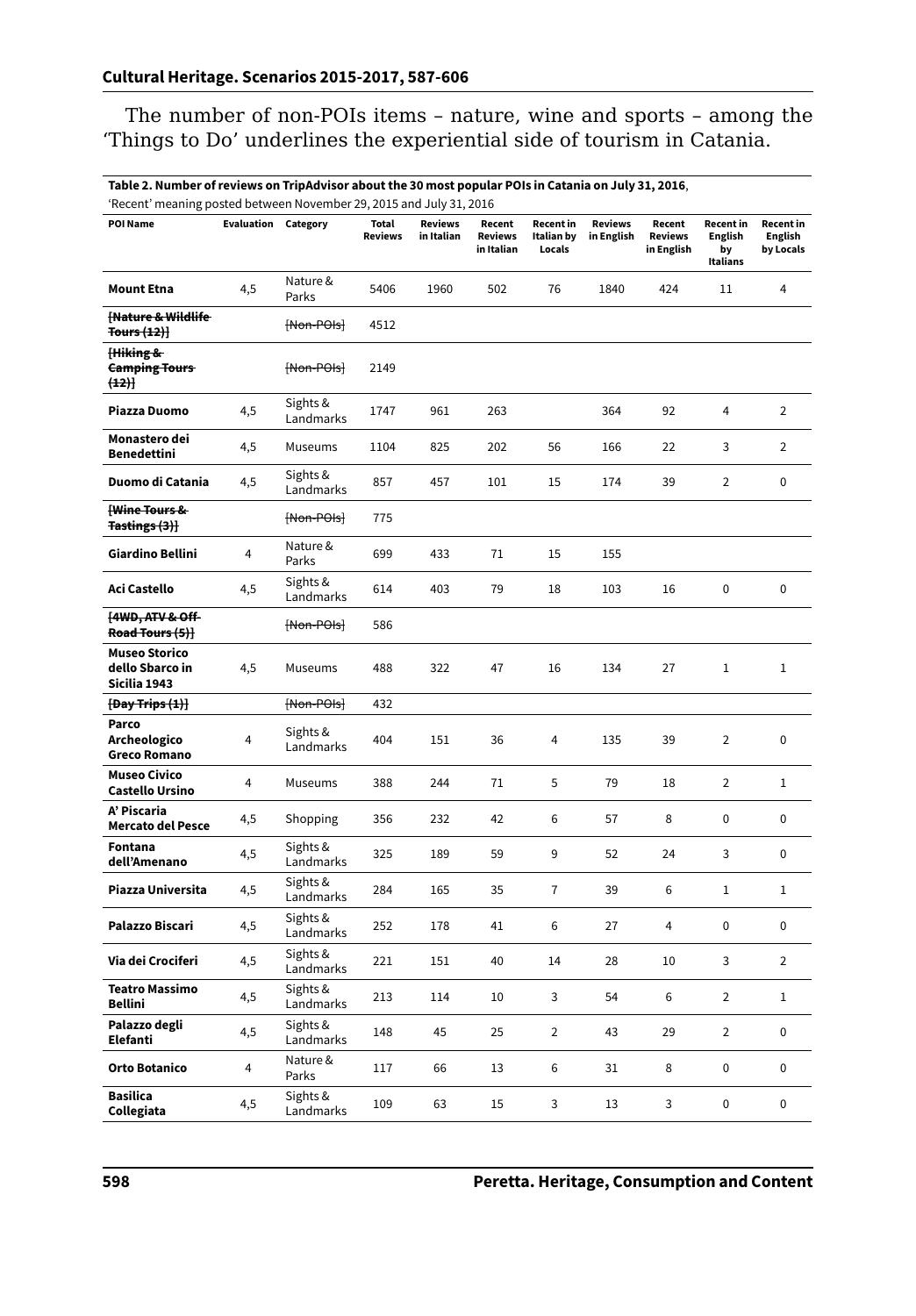| <b>POI Name</b>                                                                                            | Evaluation | Category              | Total<br><b>Reviews</b> | <b>Reviews</b><br>in Italian | Recent<br><b>Reviews</b><br>in Italian | <b>Recent</b> in<br>Italian by<br>Locals | <b>Reviews</b><br>in English | Recent<br><b>Reviews</b><br>in English | <b>Recent</b> in<br><b>English</b><br>by<br>Italians | <b>Recent in</b><br>English<br>by Locals |
|------------------------------------------------------------------------------------------------------------|------------|-----------------------|-------------------------|------------------------------|----------------------------------------|------------------------------------------|------------------------------|----------------------------------------|------------------------------------------------------|------------------------------------------|
| <b>Ski &amp; Snow Tours</b><br>(1)                                                                         |            | Hon-POIst             | 106                     |                              |                                        |                                          |                              |                                        |                                                      |                                          |
| [Air Tours (1)]                                                                                            |            | Hon-POIst             | 106                     |                              |                                        |                                          |                              |                                        |                                                      |                                          |
| Chiesa della<br>Badia di<br>Sant'Agata                                                                     | 4,5        | Sights &<br>Landmarks | 97                      | 55                           | 24                                     | 9                                        | 15                           | 9                                      | 1                                                    | 0                                        |
| Chiesa San<br><b>Benedetto</b>                                                                             | 4,5        | Sights &<br>Landmarks | 83                      | 51                           | 11                                     | 3                                        | 17                           | $\overline{2}$                         | 0                                                    | $\mathbf 0$                              |
| Via Etnea                                                                                                  | 4,5        | Sights &<br>Landmarks | 80                      | 41                           | 38                                     | 7                                        | 15                           | 14                                     | $\overline{2}$                                       | 1                                        |
| Museo del Cinema<br>di Catania                                                                             | 4,5        | Museums               | 77                      | 60                           | 14                                     | $\overline{2}$                           | 10                           | $\overline{2}$                         | $\mathbf{1}$                                         | $\mathbf 0$                              |
| Cappella<br><b>Bonajuto</b>                                                                                | 4,5        | Sights &<br>Landmarks | 45                      | 34                           | 14                                     | 4                                        | 4                            | 4                                      | 1                                                    | 1                                        |
| Source: TripAdvisor data, recorded and processed by the author between November 29, 2015 and July 31, 2016 |            |                       |                         |                              |                                        |                                          |                              |                                        |                                                      |                                          |

**Table 2. Number of reviews on TripAdvisor about the 30 most popular POIs in Catania on July 31, 2016**,

'Recent' meaning posted between November 29, 2015 and July 31, 2016

#### 6.3 Matera

As in Catania, a penchant for experiential tourism is apparent here – though veering towards the cultural side. An 'Aqvaworld Bluwellness Family Club' and an 'Eldorado Ranch' are reviewed among ravines and cave churches (understandably, comments on this two latter POIs come mostly from locals.).

No review in English was recently posted by any local stakeholder.

| 'Recent' meaning posted between November 29, 2015 and July 31, 2016 |                            |                       |                         |                              |                                        |                                                 |                              |                                        |                                                             |                                          |  |
|---------------------------------------------------------------------|----------------------------|-----------------------|-------------------------|------------------------------|----------------------------------------|-------------------------------------------------|------------------------------|----------------------------------------|-------------------------------------------------------------|------------------------------------------|--|
| POI Name                                                            | <b>Evaluation Category</b> |                       | Total<br><b>Reviews</b> | <b>Reviews</b><br>in Italian | Recent<br><b>Reviews</b><br>in Italian | <b>Recent</b> in<br><b>Italian by</b><br>Locals | <b>Reviews</b><br>in English | Recent<br><b>Reviews</b><br>in English | <b>Recent</b> in<br><b>English</b><br>by<br><b>Italians</b> | <b>Recent</b> in<br>English<br>by Locals |  |
| Sassi di Matera                                                     | 5                          | Sights &<br>Landmarks | 6733                    | 5170                         | 1410                                   | 11                                              | 909                          | 173                                    | 9                                                           | 0                                        |  |
| Casa Grotta di<br>Vico Solitario                                    | 4,5                        | Nature &<br>Parks     | 640                     | 513                          | 161                                    | $\overline{2}$                                  | 69                           | 11                                     | 0                                                           | 0                                        |  |
| <b>Sightseeing</b><br><b>Tours in Matera</b><br><del>(10)]</del>    |                            | [Non-POIs]            | 603                     |                              |                                        |                                                 |                              |                                        |                                                             |                                          |  |
| Palombaro Lungo                                                     | 4                          | Sights &<br>Landmarks | 489                     | 448                          | 157                                    | $\overline{2}$                                  | 26                           | 6                                      | $\overline{2}$                                              | 0                                        |  |
| Cripta del Peccato<br>Originale                                     | 4,5                        | Sights &<br>Landmarks | 479                     | 422                          | 30                                     | 3                                               | 38                           | 1                                      | 0                                                           | 0                                        |  |
| Casa Noha                                                           | 4,5                        | Sights &<br>Landmarks | 438                     | 365                          | 153                                    | 4                                               | 60                           | 25                                     | 0                                                           | 0                                        |  |
| <b>Cultural Tours</b><br>(13)                                       |                            | Hon-POIst             | 376                     |                              |                                        |                                                 |                              |                                        |                                                             |                                          |  |
| <b>Church of Santa</b><br>Maria de Idris                            | 4,5                        | Sights &<br>Landmarks | 327                     | 240                          | 69                                     | 2                                               | 39                           | 13                                     | 0                                                           | 0                                        |  |
|                                                                     |                            |                       |                         |                              |                                        |                                                 |                              |                                        |                                                             |                                          |  |

**Table 3. Number of reviews on TripAdvisor about the 30 most popular POIs in Matera on July 31, 2016**

**Peretta. Heritage, Consumption and Content 599**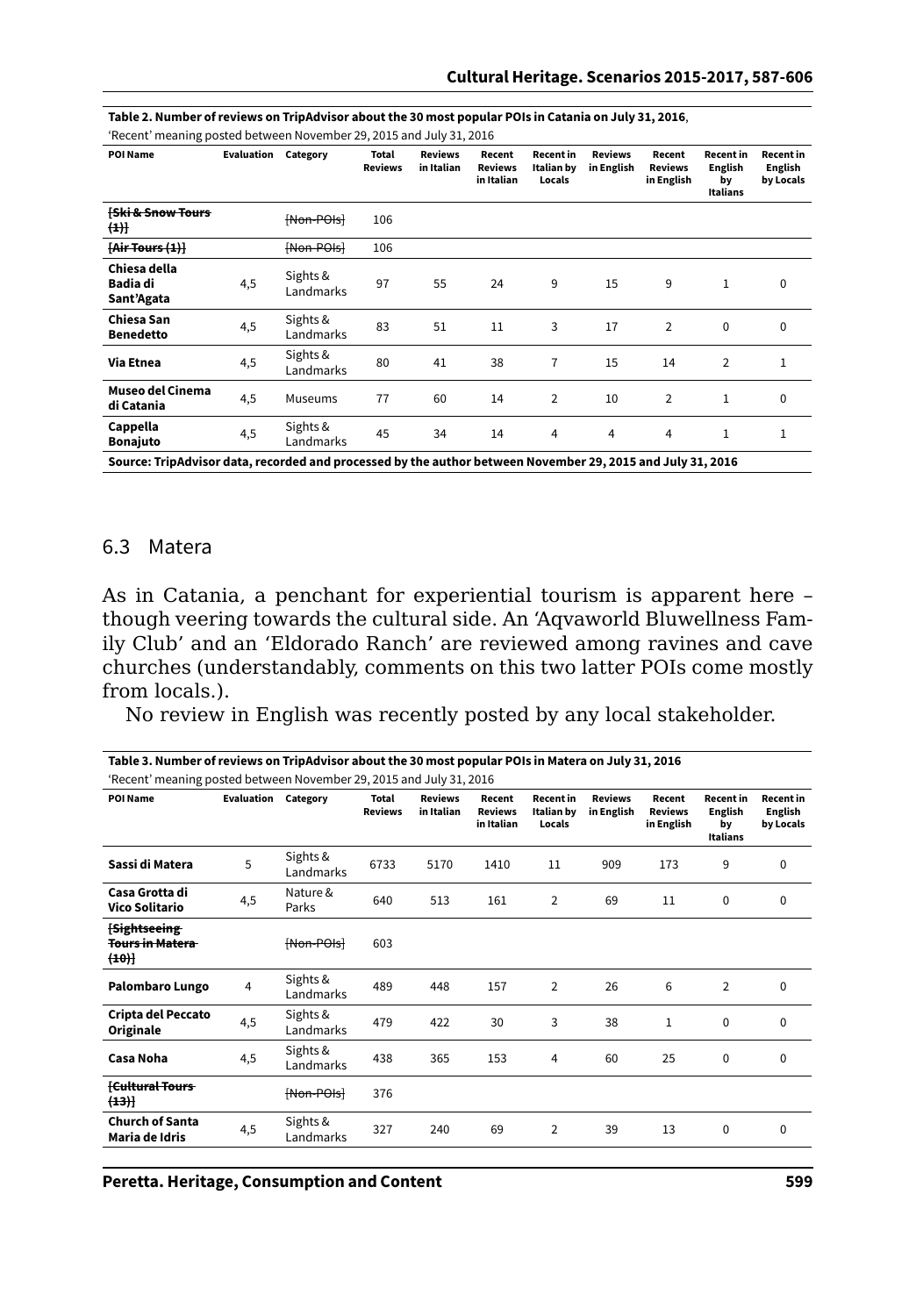#### **Table 3. Number of reviews on TripAdvisor about the 30 most popular POIs in Matera on July 31, 2016**

'Recent' meaning posted between November 29, 2015 and July 31, 2016

| <b>POI Name</b>                                                                                            | Evaluation | Category              | <b>Total</b><br><b>Reviews</b> | <b>Reviews</b><br>in Italian | Recent<br><b>Reviews</b><br>in Italian | Recent in<br>Italian by<br>Locals | <b>Reviews</b><br>in English | Recent<br><b>Reviews</b><br>in English | <b>Recent</b> in<br><b>English</b><br>by<br>Italians | Recent in<br>English<br>by Locals |
|------------------------------------------------------------------------------------------------------------|------------|-----------------------|--------------------------------|------------------------------|----------------------------------------|-----------------------------------|------------------------------|----------------------------------------|------------------------------------------------------|-----------------------------------|
| Parco delle<br>Chiese Rupestri di<br>Matera                                                                | 4,5        | Sights &<br>Landmarks | 307                            | 227                          | 33                                     | 0                                 | 50                           | 2                                      | 0                                                    | 0                                 |
| Parco della<br>Murgia Materana                                                                             | 4,5        | Nature &<br>Parks     | 267                            | 113                          | 105                                    | 3                                 | 35                           | 15                                     | $\overline{2}$                                       | 0                                 |
| Cattedrale di<br><b>Matera</b>                                                                             | 4          | Sights &<br>Landmarks | 218                            | 146                          | 86                                     | $\overline{2}$                    | 35                           | 11                                     | $\mathbf 0$                                          | 0                                 |
| Sassi in Miniatura                                                                                         | 4,5        | Museums               | 201                            | 153                          | 47                                     | $\mathbf 0$                       | 23                           | 5                                      | $\mathbf 0$                                          | 0                                 |
| Chiesa rupestre<br>di Santa Lucia<br>alle Malve                                                            | 4,5        | Sights &<br>Landmarks | 197                            | 149                          | 42                                     | $\mathbf 0$                       | 25                           | 11                                     | $\mathbf 0$                                          | 0                                 |
| <b>Musma</b>                                                                                               | 4,5        | Museums               | 194                            | 141                          | 34                                     | $\overline{2}$                    | 37                           | 6                                      | $\Omega$                                             | $\Omega$                          |
| [Photography-<br>Tours $(2)$                                                                               |            | [Non-POIs]            | 190                            |                              |                                        |                                   |                              |                                        |                                                      |                                   |
| Aqvaworld<br><b>Bluwellness</b><br><b>Family Club</b>                                                      | 4,5        | Sport<br>Complexes    | 185                            | 185                          | 88                                     | 17                                | $\mathbf 0$                  | $\mathbf 0$                            | $\mathbf 0$                                          | $\mathbf 0$                       |
| <b>Movie &amp; TV Tours</b><br>$(+)$                                                                       |            | [Non-POIs]            | 181                            |                              |                                        |                                   |                              |                                        |                                                      |                                   |
| San Giovanni<br><b>Battista</b>                                                                            | 4,5        | Sights &<br>Landmarks | 165                            | 130                          | 57                                     | $\mathbf 0$                       | 13                           | 4                                      | 0                                                    | 0                                 |
| Chiesa rupestre<br>di San Pietro<br><b>Barisano</b>                                                        | 4,5        | Sights &<br>Landmarks | 139                            | 108                          | 27                                     | $\pmb{0}$                         | 11                           | $\overline{2}$                         | $\mathbf 0$                                          | 0                                 |
| Casa Cava                                                                                                  | 4,5        | Theaters              | 111                            | 93                           | 15                                     | $\mathbf 0$                       | 14                           | $\mathbf 1$                            | $\mathbf 0$                                          | 0                                 |
| Chiesa del<br>Purgatorio                                                                                   | 4,5        | Sights &<br>Landmarks | 95                             | 60                           | 21                                     | $\mathbf 0$                       | 17                           | $\overline{7}$                         | $\mathbf 0$                                          | 0                                 |
| Chiesa di<br>Madonna delle<br>Virtu                                                                        | 4,5        | Sights &<br>Landmarks | 94                             | 59                           | 21                                     | $\mathbf 0$                       | 21                           | 6                                      | $\mathbf 0$                                          | $\mathbf 0$                       |
| <b>Museo</b><br>Laboratorio della<br>Civilta Contadina                                                     | 5          | Museums               | 91                             | 84                           | 23                                     | $\mathbf 0$                       | 5                            | $\overline{2}$                         | $\mathbf 0$                                          | $\pmb{0}$                         |
| Museo<br>Archeologico<br><b>Nazionale</b><br>Domenico Ridola                                               | 4,5        | Museums               | 87                             | 61                           | 17                                     | $\overline{2}$                    | 17                           |                                        |                                                      |                                   |
| Chiesa dei Santi<br>Pietro e Paolo                                                                         | 4,5        | Sights &<br>Landmarks | 76                             | 49                           | 24                                     | $\mathbf{1}$                      | 6                            | $\overline{2}$                         | $\mathbf 0$                                          | $\mathbf 0$                       |
| <b>Eldorado Ranch</b>                                                                                      | 5          | Sights &<br>Landmarks | 66                             | 55                           | 16                                     | 4                                 | 9                            | 5                                      | $\mathbf 0$                                          | 0                                 |
| <b>San Francesco</b><br>d'Assisi                                                                           | 4          | Sights &<br>Landmarks | 65                             | 37                           | 21                                     | $\mathbf 0$                       | $\overline{7}$               | $\overline{2}$                         | $\mathbf 0$                                          | 0                                 |
| <b>Museo Nazionale</b><br>d'Arte Medievale<br>e Moderna                                                    | 4          | Museums               | 49                             | 35                           | 9                                      | 0                                 | 4                            | $\overline{2}$                         | $\mathbf 0$                                          | 0                                 |
| Jazzo Gattini -<br><b>Centro Visite</b>                                                                    | 4,5        | Visitor<br>Centers    | 26                             | 25                           | 15                                     | $\mathbf{1}$                      | 1                            | 1                                      | $\mathbf 0$                                          | 0                                 |
| Convicinio Di<br>Sant' Antonio                                                                             | 4,5        | Sights &<br>Landmarks | 26                             | 19                           | 19                                     | 0                                 | 4                            | 3                                      | 0                                                    | 0                                 |
| Source: TripAdvisor data, recorded and processed by the author between November 29, 2015 and July 31, 2016 |            |                       |                                |                              |                                        |                                   |                              |                                        |                                                      |                                   |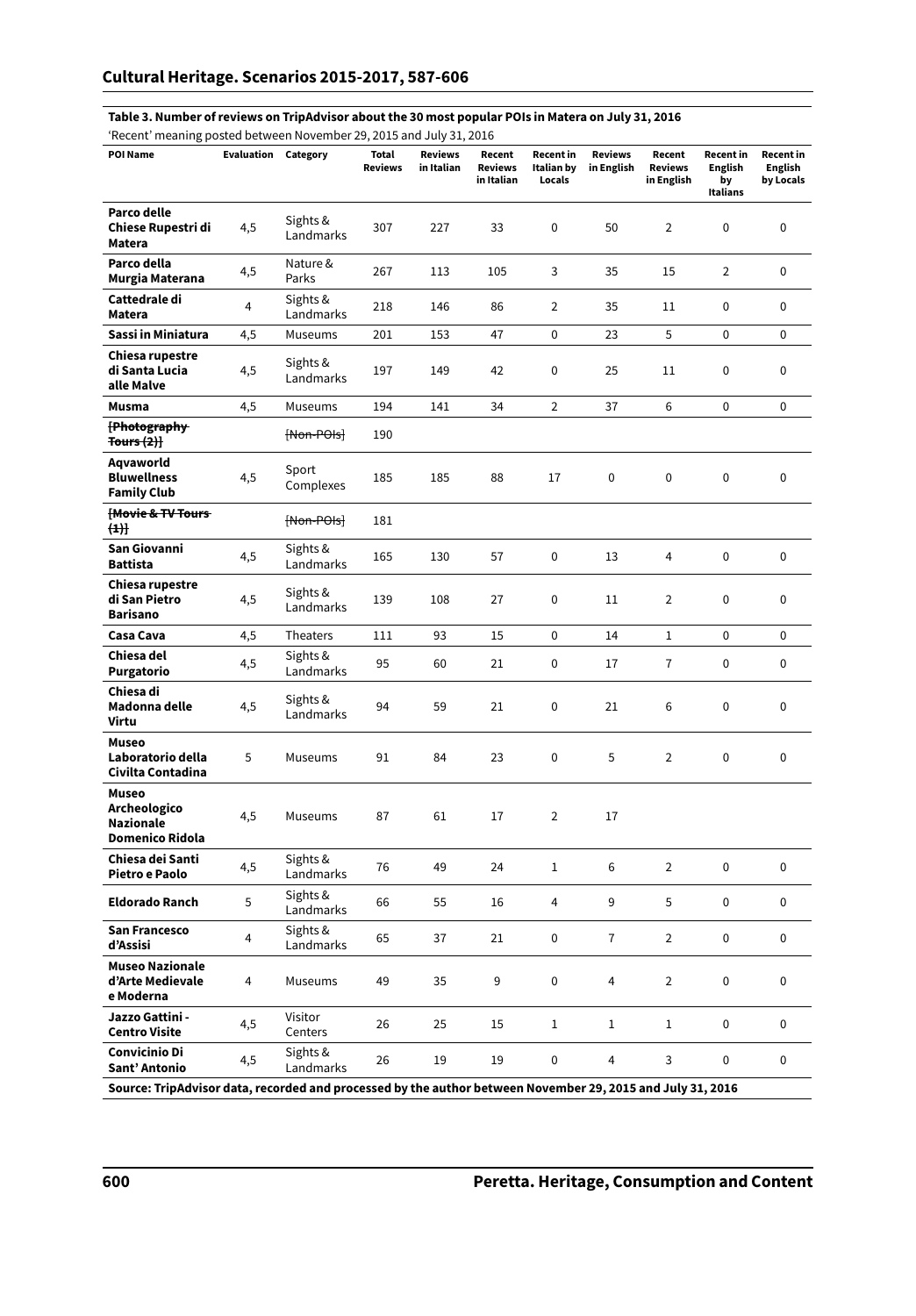#### 6.4 Siena

The Piazza del Campo in Siena is the most popular of all the TripAdvisor POIs considered in this research.

Reviews in English by Italians are exceptionally numerous, if compared with data from the other four towns. Also, they appear to be better balanced among different POIs than anywhere else, possibly showing a dominant global approach in Italian visitors to Siena, or a high number of English speakers who have settled here.

| Table 4. Number of reviews on TripAdvisor about the 30 most popular POIs in Siena on July 31, 2016 |                            |                       |                                |                              |                                        |                                          |                              |                                        |                                                      |                                          |  |
|----------------------------------------------------------------------------------------------------|----------------------------|-----------------------|--------------------------------|------------------------------|----------------------------------------|------------------------------------------|------------------------------|----------------------------------------|------------------------------------------------------|------------------------------------------|--|
| 'Recent' meaning posted between November 29, 2015 and July 31, 2016                                |                            |                       |                                |                              |                                        |                                          |                              |                                        |                                                      |                                          |  |
| POI Name                                                                                           | <b>Evaluation Category</b> |                       | <b>Total</b><br><b>Reviews</b> | <b>Reviews</b><br>in Italian | Recent<br><b>Reviews</b><br>in Italian | <b>Recent in</b><br>Italian by<br>Locals | <b>Reviews</b><br>in English | Recent<br><b>Reviews</b><br>in English | <b>Recent in</b><br><b>English</b><br>by<br>Italians | <b>Recent in</b><br>English<br>by Locals |  |
| Piazza del Campo                                                                                   | 5                          | Sights &<br>Landmarks | 6893                           | 2920                         | 834                                    | 21                                       | 2010                         | 413                                    | 14                                                   | 4                                        |  |
| Siena Cathedral                                                                                    | 5                          | Sights &<br>Landmarks | 6371                           | 2110                         | 562                                    | 26                                       | 2309                         | 420                                    | 10                                                   | 4                                        |  |
| Wine Tours &<br>$\textsf{Tastings}(13)]$                                                           |                            | Hon-POIst             | 4909                           |                              |                                        |                                          |                              |                                        |                                                      |                                          |  |
| [Food Tours (6)]                                                                                   |                            | $[Mon-POIs]$          | 2130                           |                              |                                        |                                          |                              |                                        |                                                      |                                          |  |
| <b>Sightseeing</b><br>Tours $(20)$                                                                 |                            | [Non-POIs]            | 1602                           |                              |                                        |                                          |                              |                                        |                                                      |                                          |  |
| <b>Torre del Mangia</b>                                                                            | 4,5                        | Sights &<br>Landmarks | 1563                           | 786                          | 214                                    | 3                                        | 397                          | 96                                     | 3                                                    | $\Omega$                                 |  |
| <b>Biblioteca</b><br>Piccolomini                                                                   | 5                          | Libraries             | 1107                           | 550                          | 143                                    | $\overline{4}$                           | 281                          | 73                                     | $\overline{7}$                                       | $\mathbf{1}$                             |  |
| <b>fCultural Tours</b><br>$+3$                                                                     |                            | Hon-POIst             | 1105                           |                              |                                        |                                          |                              |                                        |                                                      |                                          |  |
| <b>Private Tours</b><br>(13)]                                                                      |                            | Hon-POIst             | 954                            |                              |                                        |                                          |                              |                                        |                                                      |                                          |  |
| Centro Storico di<br>Siena                                                                         | 5                          | Sights &<br>Landmarks | 827                            | 264                          | 183                                    | $\overline{1}$                           | 218                          | 69                                     | $\overline{2}$                                       | 0                                        |  |
| <b>Eooking Classes</b><br>(2)                                                                      |                            | Hon-POIst             | 804                            |                              |                                        |                                          |                              |                                        |                                                      |                                          |  |
| Cripta del Duomo<br>di Siena                                                                       | 4,5                        | Sights &<br>Landmarks | 670                            | 278                          | 53                                     | $\overline{2}$                           | 217                          | 37                                     | $\overline{2}$                                       | $\Omega$                                 |  |
| <b>Palazzo Pubblico</b><br>and Museo Civico                                                        | 4,5                        | Sights &<br>Landmarks | 518                            | 206                          | 40                                     | $\overline{2}$                           | 178                          | 38                                     | $\overline{2}$                                       | $1\,$                                    |  |
| Battistero di San<br>Giovanni                                                                      | 4,5                        | Sights &<br>Landmarks | 512                            | 230                          | 51                                     | $\mathbf{1}$                             | 132                          | 29                                     | $\mathbf{1}$                                         | $\Omega$                                 |  |
| Basilica di San<br>Domenico                                                                        | $\overline{4}$             | Sights &<br>Landmarks | 410                            | 176                          | 39                                     | 0                                        | 110                          | 21                                     | 0                                                    | $\Omega$                                 |  |
| Museo dell'Opera<br>Metropolitana                                                                  | 4,5                        | Museums               | 349                            | 135                          | 19                                     | $\mathbf{1}$                             | 101                          | 23                                     | $\overline{2}$                                       | $\Omega$                                 |  |
| Complesso<br><b>Museale Santa</b><br>Maria della Scala                                             | 4,5                        | Sights &<br>Landmarks | 312                            | 156                          | 39                                     | $\overline{2}$                           | 90                           | 24                                     | 3                                                    | 0                                        |  |
| Casa di Santa<br>Caterina                                                                          | 4,5                        | Sights &<br>Landmarks | 304                            | 144                          | 29                                     | 0                                        | 65                           | 30                                     | $\overline{2}$                                       | $\mathbf{1}$                             |  |
| <b>Facciatone</b>                                                                                  | 4,5                        | Sights &<br>Landmarks | 237                            | 135                          | 82                                     | $\overline{1}$                           | 43                           | 25                                     | $\overline{2}$                                       | $\mathbf{1}$                             |  |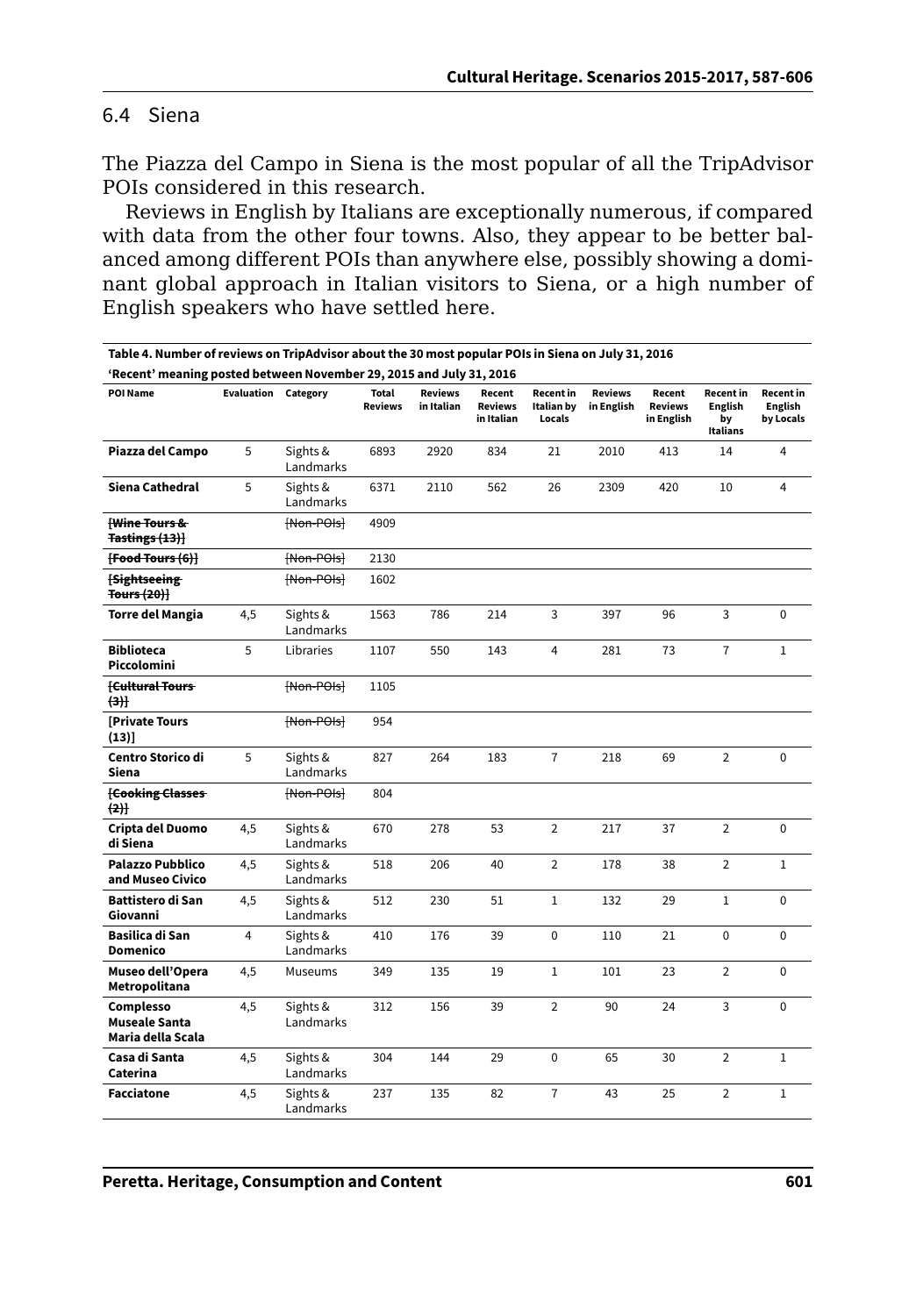| POI Name                                                                                                   | Evaluation | Category              | <b>Total</b><br><b>Reviews</b> | <b>Reviews</b><br>in Italian | Recent<br><b>Reviews</b><br>in Italian | <b>Recent</b> in<br>Italian by<br>Locals | <b>Reviews</b><br>in English | Recent<br><b>Reviews</b><br>in English | <b>Recent</b> in<br><b>English</b><br>bv<br>Italians | <b>Recent</b> in<br>English<br>by Locals |
|------------------------------------------------------------------------------------------------------------|------------|-----------------------|--------------------------------|------------------------------|----------------------------------------|------------------------------------------|------------------------------|----------------------------------------|------------------------------------------------------|------------------------------------------|
| Basilica di San<br>Francesco                                                                               | 4          | Sights &<br>Landmarks | 232                            | 126                          | 31                                     | $\Omega$                                 | 36                           | 13                                     | 1                                                    | $\mathbf{1}$                             |
| <b>Fonta Gaia</b>                                                                                          | 4          | Sights &<br>Landmarks | 225                            | 80                           | 40                                     | 1                                        | 37                           | 26                                     | 0                                                    | $\Omega$                                 |
| All'Orto de' Pecci                                                                                         | 4,5        | Nature &<br>Parks     | 203                            | 158                          | 26                                     | 5                                        | 22                           | 5                                      | $\mathbf{1}$                                         | $\mathbf{1}$                             |
| Pinacoteca<br><b>Nazionale</b>                                                                             | 4          | Museums               | 178                            | 74                           | 13                                     | $\mathbf{1}$                             | 52                           | 9                                      | $\overline{2}$                                       | $\mathbf{1}$                             |
| Piazza del<br>Mercato                                                                                      | 4          | Sights &<br>Landmarks | 174                            | 75                           | 12                                     | $\Omega$                                 | 32                           | $\overline{7}$                         | 0                                                    | $\Omega$                                 |
| Scuola di Cucina<br>di Lella                                                                               | 5          | Sights &<br>Landmarks | 85                             | 10                           | 3                                      | $\overline{2}$                           | 68                           | 9                                      | 1                                                    | $\mathbf{1}$                             |
| Fontebranda                                                                                                | 4          | Sights &<br>Landmarks | 85                             | 46                           | 17                                     | $\Omega$                                 | 12                           | 4                                      | 0                                                    | $\Omega$                                 |
| Cappella di<br>Piazza                                                                                      | 4.5        | Sights &<br>Landmarks | 83                             | 25                           | 3                                      | $\Omega$                                 | 17                           | 8                                      | $\mathbf{1}$                                         | $\Omega$                                 |
| Palazzo Chigi<br>Saracini                                                                                  | 4,5        | Sights &<br>Landmarks | 75                             | 57                           | 18                                     | $\mathbf{1}$                             | 6                            | 3                                      | $\Omega$                                             | $\Omega$                                 |
| Sinagoga di Siena                                                                                          | 4,5        | Sights &<br>Landmarks | 73                             | 24                           | 5                                      | $\Omega$                                 | 31                           | 8                                      | 0                                                    | $\Omega$                                 |
| Basilica di Santa<br>Maria dei Servi                                                                       | 4,5        | Sights &<br>Landmarks | 71                             | 37                           | 6                                      | $\mathbf{1}$                             | 9                            | 3                                      | 0                                                    | 0                                        |
| Source: TripAdvisor data, recorded and processed by the author between November 29, 2015 and July 31, 2016 |            |                       |                                |                              |                                        |                                          |                              |                                        |                                                      |                                          |

**Table 4. Number of reviews on TripAdvisor about the 30 most popular POIs in Siena on July 31, 2016**

#### **'Recent' meaning posted between November 29, 2015 and July 31, 2016**

#### 6.5 Trieste

Signs of changing habits in tourism behaviour are apparent in the TripAdvisor data for Trieste. The Kleine Berlin – a group of tunnels built by the German army during WWII, now managed by volunteer guides – has attracted much more reviews than the Roman Theater or the Old Town itself. A couple of Escape Rooms, intentionally designed to keep visitors far away from local heritage, deserve the same number of evaluation 'stars' as the wonderful Piazza Unità open to the sea.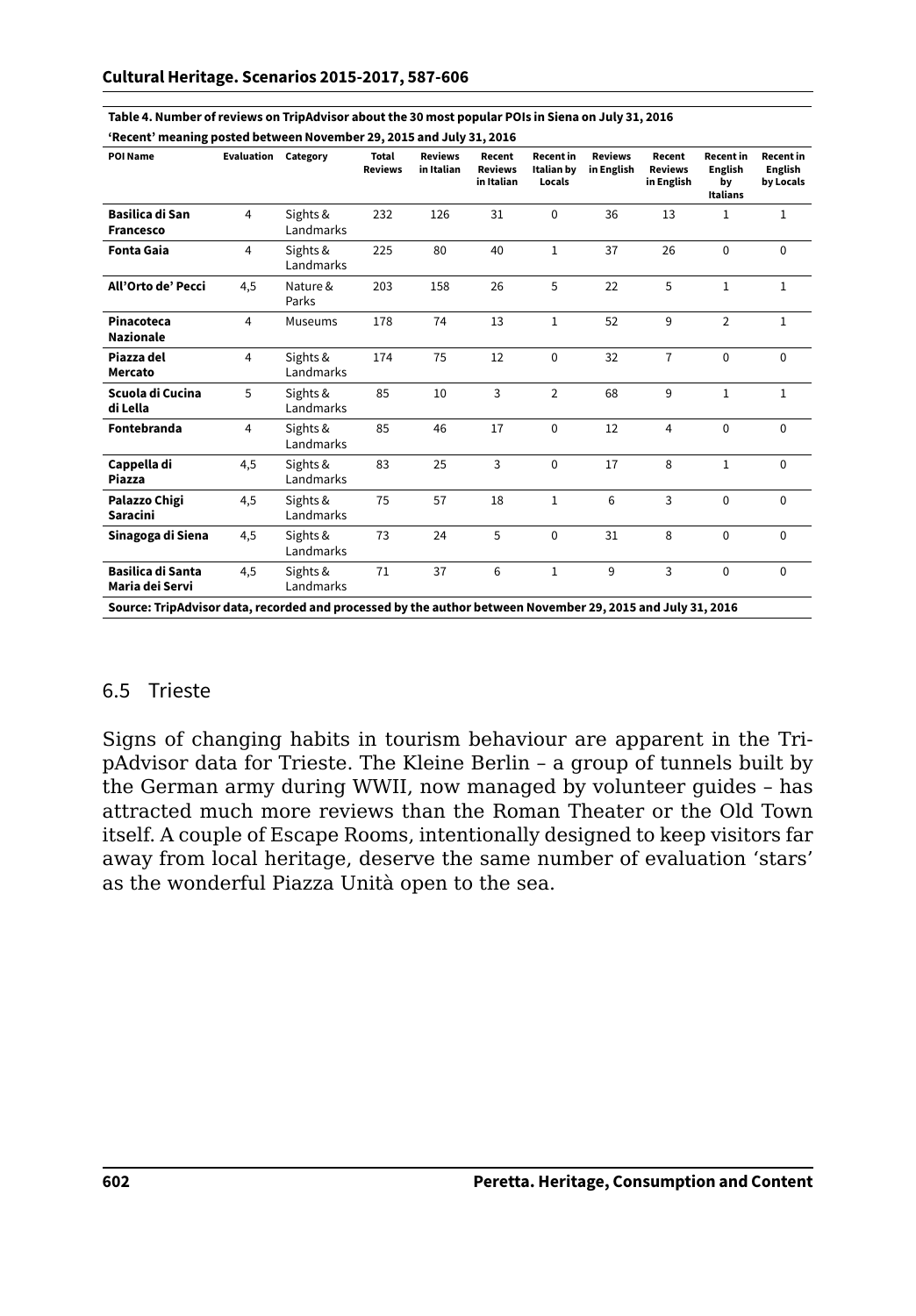#### **Table 5. Number of reviews on TripAdvisor about the 30 most popular POIs in Trieste on July 31, 2016**

| 'Recent' meaning posted between November 29, 2015 and July 31, 2016 |  |  |
|---------------------------------------------------------------------|--|--|
|---------------------------------------------------------------------|--|--|

| <b>POI Name</b>                                           | Evaluation     | Category              | <b>Total</b><br><b>Reviews</b> | <b>Reviews</b><br>in Italian | Recent<br><b>Reviews</b><br>in Italian | Recent<br>in Italian<br>by<br>Locals | <b>Reviews</b><br>in<br><b>English</b> | Recent<br>Reviews<br>in<br><b>English</b> | <b>Recent in</b><br><b>English</b><br>by<br>Italians | <b>Recent in</b><br><b>English</b><br>by<br>Locals |
|-----------------------------------------------------------|----------------|-----------------------|--------------------------------|------------------------------|----------------------------------------|--------------------------------------|----------------------------------------|-------------------------------------------|------------------------------------------------------|----------------------------------------------------|
| Piazza dell'Unita<br>d'Italia                             | 5              | Sights &<br>Landmarks | 3792                           | 2930                         | 851                                    | 90                                   | 498                                    | 143                                       | 13                                                   | $\overline{2}$                                     |
| <b>Miramare Castle</b>                                    | 4,5            | Sights &<br>Landmarks | 2936                           | 2126                         | 545                                    | 53                                   | 474                                    | 257                                       | 17                                                   | 4                                                  |
| Opicina Tramway                                           | 4,5            | Transportation        | 1175                           | 832                          | 355                                    | 62                                   | 214                                    | 80                                        | $\overline{1}$                                       | $\overline{2}$                                     |
| <b>Civico Museo</b><br>della Risiera di<br>San Sabba      | 4,5            | Museums               | 776                            | 677                          | 193                                    | 27                                   | 64                                     | 16                                        | $\overline{4}$                                       | 3                                                  |
| Cattedrale di San<br>Giusto                               | 4,5            | Sights &<br>Landmarks | 572                            | 408                          | 140                                    | 13                                   | 81                                     | 32                                        | $\overline{2}$                                       | 0                                                  |
| Golfo di Trieste                                          | 4,5            | Bodies of<br>Water    | 504                            | 392                          | 97                                     | 21                                   | 39                                     | $\overline{7}$                            | $\,1$                                                | 0                                                  |
| <b>Molo Audace</b>                                        | 4,5            | Sights &<br>Landmarks | 405                            | 332                          | 104                                    | 28                                   | 32                                     | 8                                         | 3                                                    | 0                                                  |
| <b>Canale Grande</b>                                      | 4              | Nature & Parks        | 381                            | 199                          | 85                                     | 10                                   | 93                                     | 44                                        | $\overline{2}$                                       | 0                                                  |
| <b>Barcola</b>                                            | 4,5            | Nature & Parks        | 325                            | 247                          | 63                                     | 23                                   | 43                                     | 8                                         | $\mathbf{1}$                                         | $\mathbf{1}$                                       |
| <b>Museo Revoltella</b>                                   | 4,5            | Museums               | 323                            | 227                          | 44                                     | 11                                   | 66                                     | 14                                        | $\overline{2}$                                       | $1\,$                                              |
| Castello di San<br>Giusto                                 | 4,5            | Sights &<br>Landmarks | 273                            | 174                          | 61                                     | 5                                    | 61                                     | 15                                        | 1                                                    | 0                                                  |
| Chiesa Serbo<br>Ortodossa di San<br><b>Spiridione</b>     | 4,5            | Sights &<br>Landmarks | 265                            | 172                          | 61                                     | 11                                   | 47                                     | 23                                        | $\overline{4}$                                       | $\mathbf 0$                                        |
| <b>Carso Triestino</b>                                    | 5              | Nature & Parks        | 238                            | 200                          | 57                                     | 24                                   | 13                                     | 4                                         | $\overline{2}$                                       | 1                                                  |
| Kleine Berlin                                             | 4,5            | Sights &<br>Landmarks | 225                            | 211                          | 77                                     | 39                                   | 6                                      | 5                                         | 3                                                    | $\overline{2}$                                     |
| La Foiba di<br><b>Basovizza</b>                           | 4,5            | Sights &<br>Landmarks | 222                            | 208                          | 40                                     | $\overline{7}$                       | 6                                      | $\overline{2}$                            | $\mathbf 0$                                          | 0                                                  |
| Strada Vicentina                                          | 4,5            | Sights &<br>Landmarks | 216                            | 172                          | 56                                     | 22                                   | 16                                     | 8                                         | 3                                                    | $\overline{2}$                                     |
| <b>Teatro Romano di</b><br><b>Trieste</b>                 | 3,5            | Sights &<br>Landmarks | 185                            | 99                           | 37                                     | $\overline{4}$                       | 44                                     | 23                                        | $\mathbf 0$                                          | $\Omega$                                           |
| Citta Vecchia (Old<br>City)                               | 4,5            | Sights &<br>Landmarks | 158                            | 99                           | 17                                     | $\overline{1}$                       | 37                                     | 6                                         | $\mathbf{1}$                                         | 0                                                  |
| Faro della Vittoria                                       | 4,5            | Sights &<br>Landmarks | 158                            | 139                          | 35                                     | 5                                    | 8                                      | $\mathbf{1}$                              | 0                                                    | 0                                                  |
| Val Rosandra<br>Reserve                                   | 4,5            | Nature & Parks        | 149                            | 124                          | 13                                     | 9                                    | 15                                     | $\overline{2}$                            | $\mathbf{1}$                                         | $\mathbf{1}$                                       |
| Museo<br>Ferroviario di<br><b>Trieste Campo</b><br>Marzio | 4,5            | Museums               | 146                            | 120                          | 29                                     | 8                                    | 10                                     | $\overline{2}$                            | 0                                                    | 0                                                  |
| <b>Escape Rooms</b>                                       | 5              | Room Escape<br>Games  | 143                            | 125                          | 77                                     | 33                                   | 18                                     | 13                                        | $\mathbf{1}$                                         | $\mathbf{1}$                                       |
| Museo Civico di<br>Storia Naturale di<br><b>Trieste</b>   | 4,5            | Museums               | 108                            | 91                           | 25                                     | $\overline{1}$                       | 10                                     | 3                                         | 0                                                    | $\mathbf 0$                                        |
| Centrale<br>Idrodinamica                                  | 5              | Sights &<br>Landmarks | 103                            | 91                           | 50                                     | 20                                   | $\overline{7}$                         | $\overline{1}$                            | 4                                                    | $\overline{2}$                                     |
| Viale XX<br><b>Settembre</b>                              | $\overline{4}$ | Sights &<br>Landmarks | 100                            | 74                           | 26                                     | 15                                   | 11                                     | $\overline{1}$                            | $\mathbf 0$                                          | $\mathbf 0$                                        |
| <b>Civico Museo</b><br>Sartorio                           | 4,5            | Museums               | 77                             | 52                           | 8                                      | 6                                    | 14                                     | $\overline{2}$                            | 0                                                    | $\mathbf 0$                                        |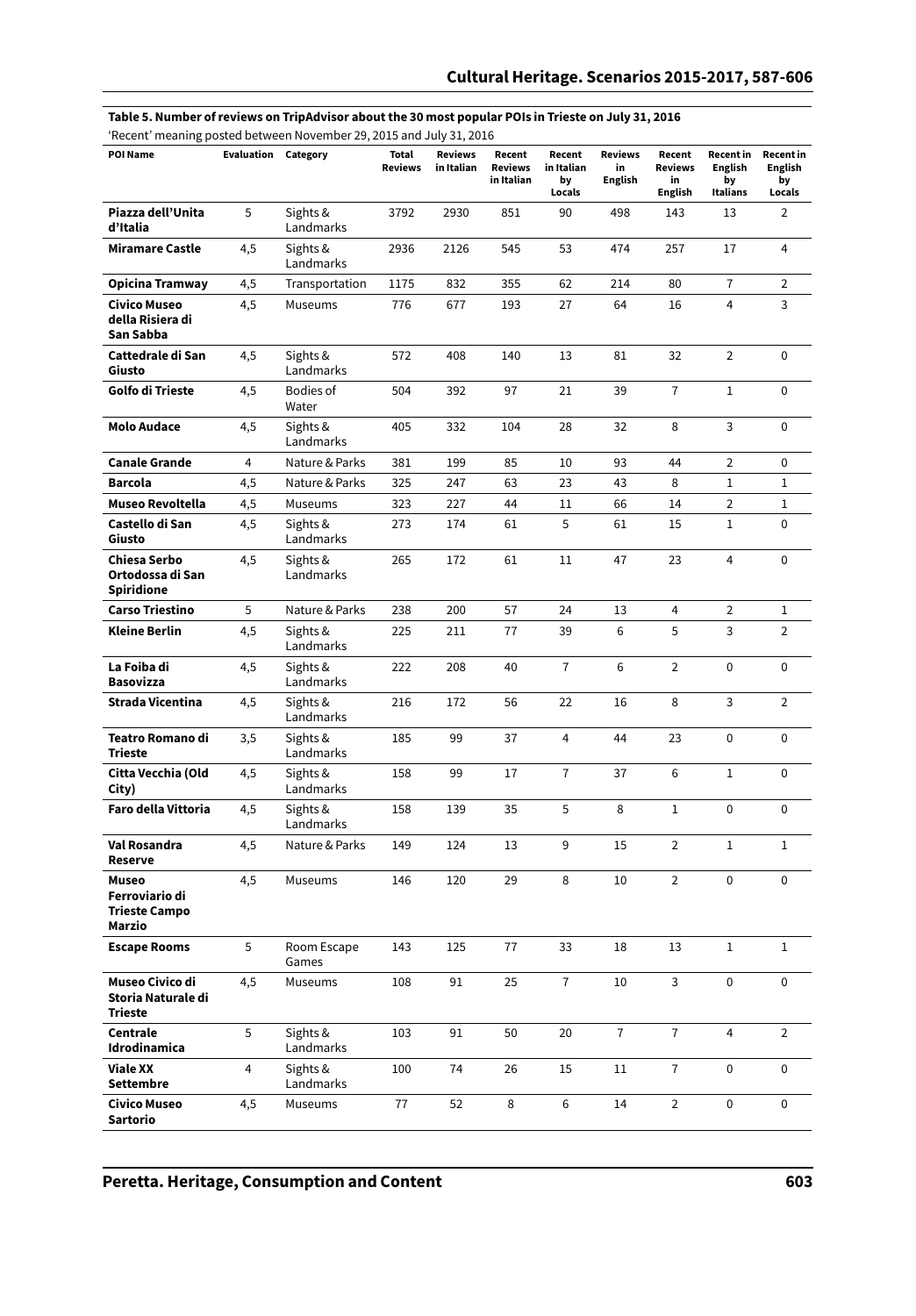|  |  | Table 5. Number of reviews on TripAdvisor about the 30 most popular POIs in Trieste on July 31, 2016 |
|--|--|------------------------------------------------------------------------------------------------------|
|  |  |                                                                                                      |

'Recent' meaning posted between November 29, 2015 and July 31, 2016

| POI Name                                    | Evaluation | Category              | Total<br><b>Reviews</b> | <b>Reviews</b><br>in Italian | Recent<br><b>Reviews</b><br>in Italian | Recent<br>in Italian<br>by<br>Locals | <b>Reviews</b><br>in<br><b>English</b> | Recent<br><b>Reviews</b><br>in<br><b>English</b> | <b>Recent in</b><br><b>English</b><br>by<br><b>Italians</b> | <b>Recent in</b><br><b>English</b><br>by<br>Locals |
|---------------------------------------------|------------|-----------------------|-------------------------|------------------------------|----------------------------------------|--------------------------------------|----------------------------------------|--------------------------------------------------|-------------------------------------------------------------|----------------------------------------------------|
| <b>Borsa Vecchia</b>                        | 4          | Sights &<br>Landmarks | 69                      | 40                           | 17                                     | 1                                    |                                        | 4                                                | 0                                                           | $\mathbf 0$                                        |
| Chiesa di San<br>Nicolo dei Greci           | 4,5        | Sights &<br>Landmarks | 62                      | 42                           | 20                                     | 3                                    | 8                                      | 6                                                | 1                                                           | 0                                                  |
| Civico Museo<br>d'Arte Orientale            | 4,5        | Museums               | 60                      | 51                           | 10                                     | 5                                    | 7                                      | $\overline{2}$                                   |                                                             | 0                                                  |
| Civico Museo<br>della Guerra per<br>la Pace | 4,5        | Museums               | 56                      | 51                           | 17                                     |                                      | 4                                      | 1                                                | 0                                                           | $\mathbf 0$                                        |

**Source: TripAdvisor data, recorded and processed by the author between November 29, 2015 and July 31, 2016**

## **7 Conclusions**

Results show that the numbers of TripAdvisor reviews about heritage POIs posted by local stakeholders in Bergamo, Catania, Matera, Siena, and Trieste are – when compared with those posted by visitors – very low (Table 6) both in Italian and in English. This brings to the conclusion that the considered samples of local communities do not care much for the Web in order to ensure the sustainability of their heritage and, in the last instance, of their own towns as tourist destinations.

| Table 6. Number of reviews on TripAdvisor about the 30 most popular POIs in Bergamo, Catania, Matera, Siena, and Trieste |                              |                                     |                                               |                              |                                     |                                                 |                                               |  |  |
|--------------------------------------------------------------------------------------------------------------------------|------------------------------|-------------------------------------|-----------------------------------------------|------------------------------|-------------------------------------|-------------------------------------------------|-----------------------------------------------|--|--|
| on July 31, 2016, 'Recent' meaning posted between November 29, 2015 and July 31, 2016, and their percentage              |                              |                                     |                                               |                              |                                     |                                                 |                                               |  |  |
| Total<br><b>Reviews</b>                                                                                                  | <b>Reviews</b><br>in Italian | <b>Recent Reviews</b><br>in Italian | <b>Recent Reviews</b><br>in Italian by Locals | <b>Reviews</b><br>in English | <b>Recent Reviews</b><br>in English | <b>Recent Reviews</b><br>in English by Italians | <b>Recent Reviews</b><br>in English by Locals |  |  |
| 72.914                                                                                                                   | 42,304                       | 11.921                              | 1.344                                         | 15.422                       | 3.784                               | 219                                             | 74                                            |  |  |
| 100%                                                                                                                     | 58.01%                       | 16.34%                              | 1.84%                                         | 21.15%                       | 5.19%                               | 0.3%                                            | $0.1\%$                                       |  |  |
| Source: TripAdvisor data, recorded and processed by the author between November 29, 2015 and July 31, 2016               |                              |                                     |                                               |                              |                                     |                                                 |                                               |  |  |

Assuming that an analysis of digital communication in tourism can measure the 'amount of heritage' in the web presence of a destination, the answer to the question whether the destination stakeholders and managers of these Italian towns care enough about the sustainability of their destination is negative. In short, consumption tends to prevail on sustainability.

In fact, reviews which appear intentionally posted to provide visitors with useful information and hints of heritage interpretation are few and far between. An instance follows.

One of the most beautiful piazzas. My husband and I live in Siena six months a year. This is one of the most beautiful piazzas in Italy. The great Palio di Siena is run here twice a year. Please come in the morning, laze around and then leave...the late afternoon and evening are for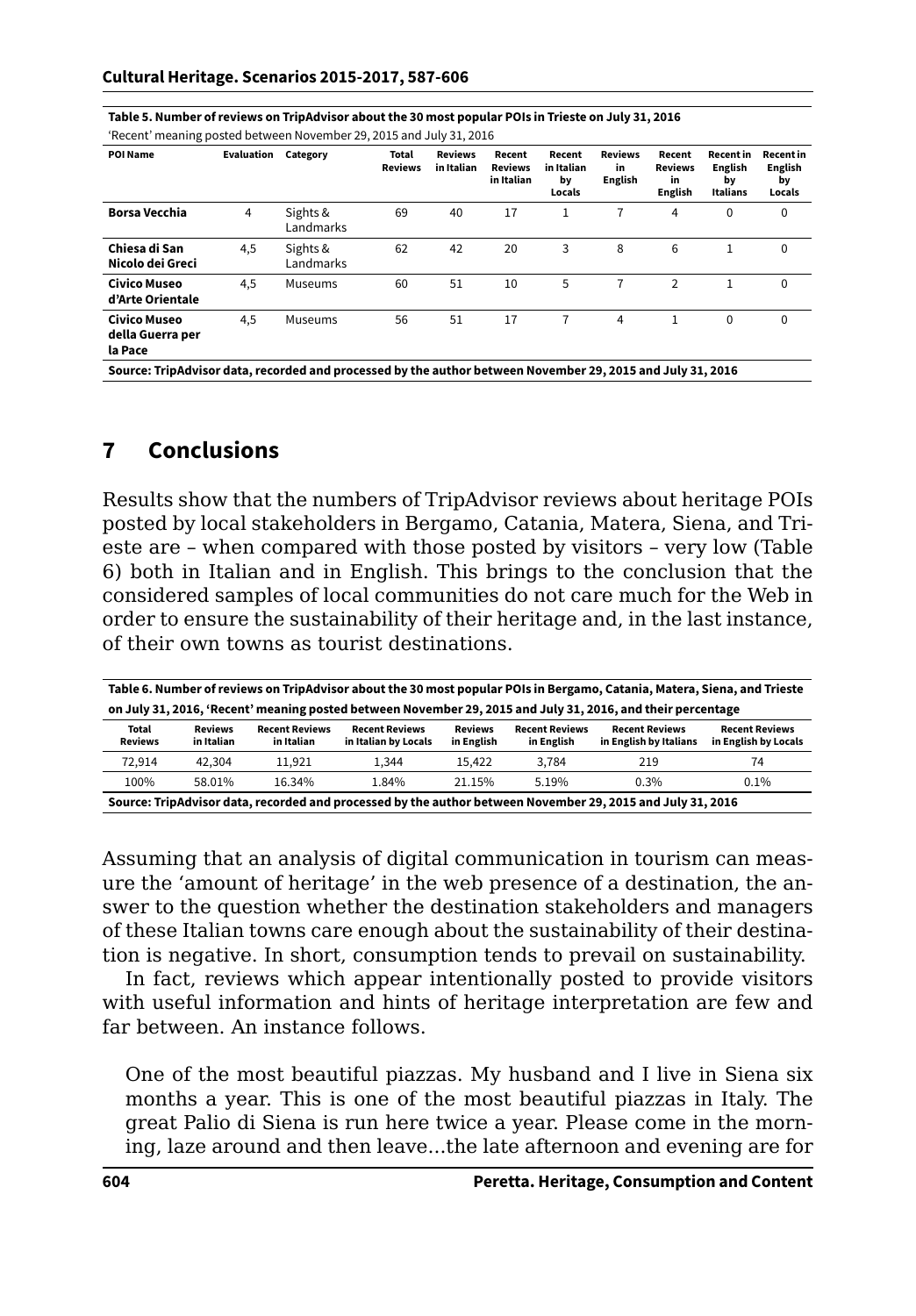the locals. Do not bring food or drink into the Campo. This is a sacred place for the Senese and should not be despoiled.**<sup>18</sup>**

This entry is particularly interesting, as it provides a good example of what some scholars mean when talking of 'para-locals', i.e. global people who have moved and gained local knowledge.

In many cases, because of the need to communicate with foreign tourists, these 'locals' are actually para-locals – expats, migrants and other mobile intermediaries who are able to negotiate the communication gap between the global and the local (Richards 2014, 32).

Similarly helpful reviews, however, are posted by local stakeholders in local language, too.

La maestosità del vulcano (in realtà questa recensione non è di un turista ma di un appassionato e amante del monte Etna).

Abito a Catania e ogni volta che sono libero salgo in montagna in MTB perché questa è la mia passione!!per me non c'è niente di piu stimolante di una discesa in downhill dal salto del cane o di una traversata a quota 2990....mt.ma la cosa più bella e interessante è fare una passeggiata in famiglia o in mtb sulla pista altomontana che attraversa la sommità del vulcano a quota 1500 / 1800.... esperienza assolutamente da fare a tutti i turisti**<sup>19</sup>**

Instances of misinterpretation of cultural landmarks were found here and there. One of the most irritating concerns the Fonte Gaia in Siena. "Niente di particolare, ci passi, la vedi ci fai una foto, ma niente di più...".**<sup>20</sup>**

### 7.1 Limitations and Future Research

Limitations in this research concern criteria applied to identify heritage POIs, the choice of Italian urban destinations considered, and the number of POIs for each destination. Also, a more sophisticated way of comparing percentages between the numbers of reviews from visitors vs. local stakeholders could apply, by taking into account official figures of tourists vs. residents.

Future research may keep recording the relevant data, categorize the

- **18** TripAdvisor, Siena, Piazza del Campo, April 15, 2016, under <https://goo.gl/jgGkbG>.
- **19** TripAdvisor, Mount Etna, July 14, 2016, under <https://goo.gl/yltmn8>.
- **20** TripAdvisor, Fonte Gaia, April 3, 2016, under <https://goo.gl/ubwlL2>.